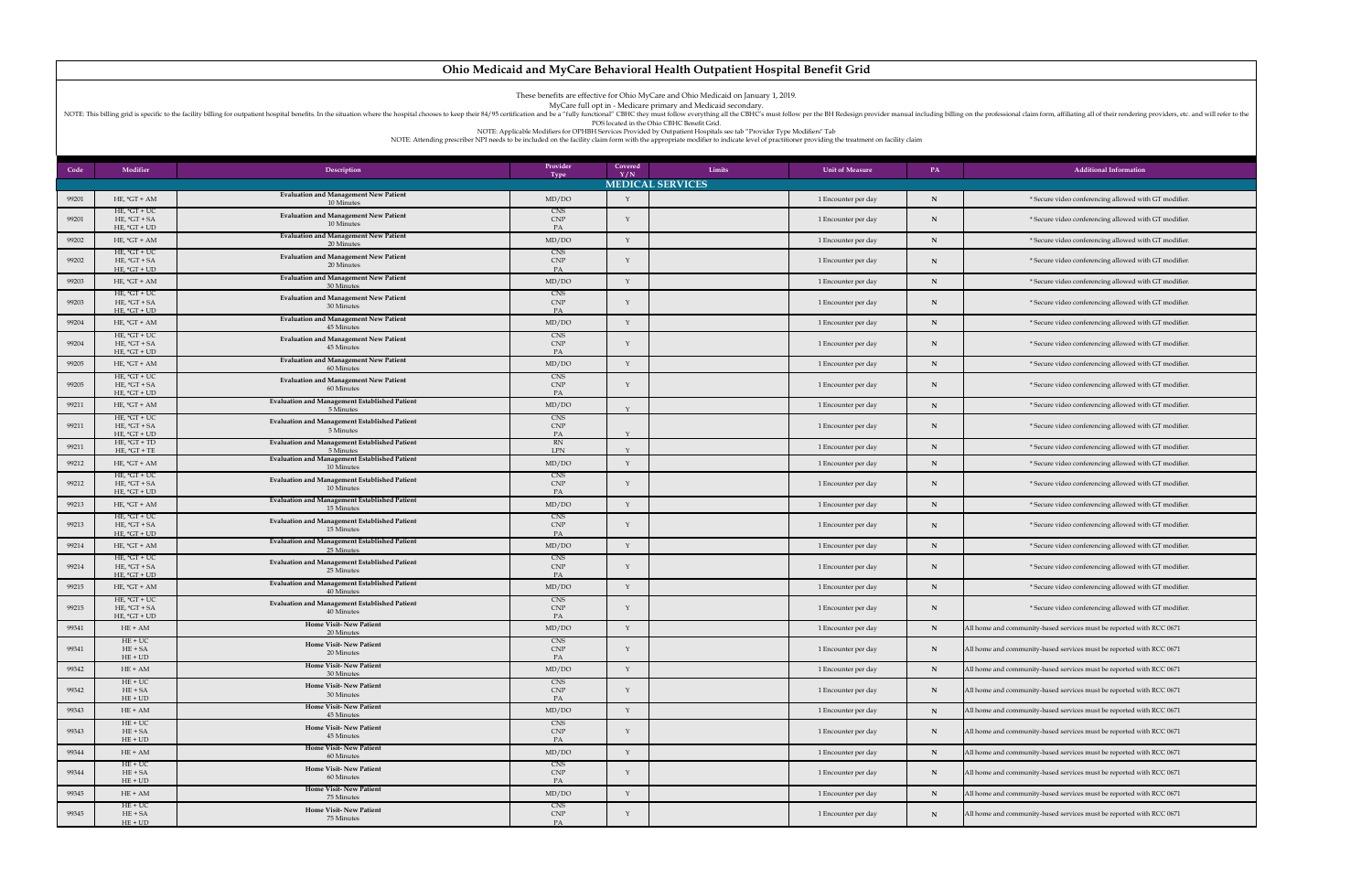| 99347 | $HE + AM$                                                                                                                                                                        | <b>Home Visit-Established Patient</b>                                                                                                                                                                                                                                                                                                                                                                                                                                                                           | MD/DO                                                                                                                   |                                                                     | 1 Encounter per day             |              | All home and community-based services must be reported with RCC 0671                                                                             |
|-------|----------------------------------------------------------------------------------------------------------------------------------------------------------------------------------|-----------------------------------------------------------------------------------------------------------------------------------------------------------------------------------------------------------------------------------------------------------------------------------------------------------------------------------------------------------------------------------------------------------------------------------------------------------------------------------------------------------------|-------------------------------------------------------------------------------------------------------------------------|---------------------------------------------------------------------|---------------------------------|--------------|--------------------------------------------------------------------------------------------------------------------------------------------------|
| 99347 | $HE + UC$<br>$HE + SA$                                                                                                                                                           | 15 Minutes<br><b>Home Visit-Established Patient</b><br>15 Minutes                                                                                                                                                                                                                                                                                                                                                                                                                                               | CNS<br><b>CNP</b>                                                                                                       |                                                                     | 1 Encounter per day             | <b>IN</b>    | All home and community-based services must be reported with RCC 0671                                                                             |
| 99348 | $HE + UD$<br>$HE + AM$                                                                                                                                                           | <b>Home Visit-Established Patient</b><br>25 Minutes                                                                                                                                                                                                                                                                                                                                                                                                                                                             | MD/DO                                                                                                                   |                                                                     | 1 Encounter per day             | N            | All home and community-based services must be reported with RCC 0671                                                                             |
| 99348 | $HE + UC$<br>$HE + SA$<br>$HE + UD$                                                                                                                                              | <b>Home Visit-Established Patient</b><br>25 Minutes                                                                                                                                                                                                                                                                                                                                                                                                                                                             | <b>CNS</b><br><b>CNP</b>                                                                                                |                                                                     | 1 Encounter per day             |              | All home and community-based services must be reported with RCC 0671                                                                             |
| 99349 | $HE + AM$                                                                                                                                                                        | <b>Home Visit-Established Patient</b><br>40 Minutes                                                                                                                                                                                                                                                                                                                                                                                                                                                             | MD/DO                                                                                                                   |                                                                     | 1 Encounter per day             | N            | All home and community-based services must be reported with RCC 0671                                                                             |
| 99349 | $HE+UC$<br>$HE + SA$<br>$HE + UD$                                                                                                                                                | <b>Home Visit-Established Patient</b><br>40 Minutes                                                                                                                                                                                                                                                                                                                                                                                                                                                             | CNS<br><b>CNP</b>                                                                                                       |                                                                     | 1 Encounter per day             |              | All home and community-based services must be reported with RCC 0671                                                                             |
| 99350 | $HE + AM$                                                                                                                                                                        | <b>Home Visit-Established Patient</b><br>60 Minutes                                                                                                                                                                                                                                                                                                                                                                                                                                                             | MD/DO                                                                                                                   |                                                                     | 1 Encounter per day             |              | All home and community-based services must be reported with RCC 0671                                                                             |
| 99350 | $HE+UC$<br>$HE + SA$<br>$HE + UD$                                                                                                                                                | <b>Home Visit-Established Patient</b><br>60 Minutes                                                                                                                                                                                                                                                                                                                                                                                                                                                             | <b>CNS</b><br><b>CNP</b>                                                                                                |                                                                     | 1 Encounter per day             |              | All home and community-based services must be reported with RCC 0671                                                                             |
| 99354 | HE, $*GT + AM$<br>$HE, *GT + AH$                                                                                                                                                 | <b>Prolonged E&amp;M or Psychotherapy Service</b><br>First hour in addition to code for office or other outpatient E&M or psychotherapy service                                                                                                                                                                                                                                                                                                                                                                 | MD/DO<br><b>PSY</b>                                                                                                     |                                                                     | 1 Encounter per day             |              | Add-on Code<br>* Secure video conferencing allowed with GT modifier.                                                                             |
| 99354 | $HE, *GT + UC$<br>$HE, *GT + SA$<br>$HE, *GT + UD$<br>HE, $*GT + AJ$<br>$HE, *GT + US$<br>$HE, *GT + U2$<br>$HE, *GT + U3$<br>HE, $*GT + U4$<br>HE, $*GT + U1$                   | Prolonged E&M or Psychotherapy Service<br>First hour in addition to code for office or other outpatient E&M or psychotherapy service                                                                                                                                                                                                                                                                                                                                                                            | <b>CNS</b><br><b>CNP</b><br>LISW/LSW<br>LIMFT/LMFT<br>LPCC/LPC<br>LICDC II/LICDC III<br>LI Sch Psy<br>PSY/A/I/T         |                                                                     | 1 Encounter per day             |              | Add-on Code<br>* Secure video conferencing allowed with GT modifier.                                                                             |
| 99354 | $HE, *GT + U9$<br>HE, $*GT + UA$<br>$HE, *GT + U6$<br>HE, $*GT + U7$                                                                                                             | <b>Prolonged E&amp;M or Psychotherapy Service</b><br>First hour in addition to code for office or other outpatient E&M or psychotherapy service                                                                                                                                                                                                                                                                                                                                                                 | SW-T<br>MFT-T<br>CDC-A<br>$C-T$                                                                                         |                                                                     | 1 Encounter per day             |              | Add-on Code<br>* Secure video conferencing allowed with GT modifier.                                                                             |
| 99355 | $HE, *GT + AM$<br>$HE, *GT + AH$                                                                                                                                                 | Prolonged E&M or Psychotherapy Service<br>Each additional 30 minutes in addition to code for office or other outpatient E&M or psychotherapy service                                                                                                                                                                                                                                                                                                                                                            | MD/DO<br>PSY                                                                                                            |                                                                     | 1 Encounter per day             |              | Add-on Code<br>* Secure video conferencing allowed with GT modifier.                                                                             |
| 99355 | $HE, *GT + UC$<br>$HE, *GT + SA$<br>$HE, *GT + UD$<br>$HE, *GT + AJ$<br>$HE, *GT + US$<br>HE, $*GT + U2$<br>$HE, *GT + U3$<br>$HE, *GT + U4$<br>$HE, *GT + U1$<br>$HE, *GT + U9$ | <b>Prolonged E&amp;M or Psychotherapy Service</b><br>Each additional 30 minutes in addition to code for office or other outpatient E&M or psychotherapy service                                                                                                                                                                                                                                                                                                                                                 | <b>CNS</b><br><b>CNP</b><br>LISW/LSW<br>LIMFT/LMFT<br>LPCC/LPC<br>LICDC II/LICDC III<br>LI Sch Psy<br>PSY/A/I/T<br>SW-T |                                                                     | 1 Encounter per day             |              | Add-on Code<br>* Secure video conferencing allowed with GT modifier.                                                                             |
| 99355 | HE, $*GT + UA$<br>HE, $*GT + U6$<br>HE, $*GT + U7$                                                                                                                               | <b>Prolonged E&amp;M or Psychotherapy Service</b><br>Each additional 30 minutes in addition to code for office or other outpatient E&M or psychotherapy service                                                                                                                                                                                                                                                                                                                                                 | MFT-T<br>CDC-A<br>$C-T$                                                                                                 |                                                                     | 1 Encounter per day             | $\mathbf{N}$ | Add-on Code<br>* Secure video conferencing allowed with GT modifier.                                                                             |
| 90791 | HE, $*GT + AM$<br>$HE, *GT + AH$                                                                                                                                                 | <b>Psychiatric Diagnostic Evaluation</b><br>Includes the assessment of the patient's psychosocial history, current mental status, review, and ordering of<br>diagnostic studies followed by appropriate treatment recommendations                                                                                                                                                                                                                                                                               | MD/DO<br>PSY                                                                                                            |                                                                     |                                 |              |                                                                                                                                                  |
| 90791 | HE, $*GT + UC$<br>HE, $*GT + SA$<br>$HE, *GT + UD$<br>$HE, *GT + AJ$<br>HE, $*GT + US$<br>$HE, *GT + U2$<br>$HE, *GT + U3$<br>$HE, *GT + U4$<br>$HE, *GT + U1$                   | <b>Psychiatric Diagnostic Evaluation</b><br>Includes the assessment of the patient's psychosocial history, current mental status, review, and ordering of<br>diagnostic studies followed by appropriate treatment recommendations                                                                                                                                                                                                                                                                               | <b>CNS</b><br><b>CNP</b><br>LISW/LSW<br>LIMFT/LMFT<br>LPCC/LPC<br>LICDC II/LICDC III<br>LI Sch Psy<br>PSY/A/I/T         |                                                                     |                                 |              |                                                                                                                                                  |
| 90791 | HE, $*GT + U9$<br>$HE, *GT + UA$<br>HE, $*GT + U6$<br>HE, $*GT + U7$                                                                                                             | <b>Psychiatric Diagnostic Evaluation</b><br>Includes the assessment of the patient's psychosocial history, current mental status, review, and ordering of<br>diagnostic studies followed by appropriate treatment recommendations                                                                                                                                                                                                                                                                               | SW-T<br>MFT-T<br>CDC-A<br>$C-T$                                                                                         | CareSource has opted not to have limits or PA<br>on these services. |                                 |              | * Secure video conferencing allowed with GT modifier.<br>1 encounter per person per calender year per code per billingagency for 90791 and 90792 |
| 90792 | $HE, *GT + AM$                                                                                                                                                                   | <b>Psychiatric Diagnostic Evaluation w/ Medical Services</b><br>Includes the assessment of the patient's psychosocial history, current mental status, review, and ordering of<br>diagnostic studies followed by appropriate treatment recommendations. Additional medical services such as<br>physical examination and prescription of pharmaceuticals are provided in addition to the diagnostic evaluation.<br>Interviews and communication with family members or other sources are included in these codes. | MD/DO                                                                                                                   |                                                                     |                                 |              |                                                                                                                                                  |
| 90792 | $HE, *GT + UC$<br>$HE, *GT + SA$<br>$HE, *GT + UD$                                                                                                                               | <b>Psychiatric Diagnostic Evaluation</b><br>Includes the assessment of the patient's psychosocial history, current mental status, review, and ordering of<br>diagnostic studies followed by appropriate treatment recommendations. additional medical services such as<br>physical examination and prescription of pharmaceuticals are provided in addition to the diagnostic evaluation.<br>Interviews and communication with family members or other sources are included in these codes.                     | <b>CNS</b><br>CNP<br>PA                                                                                                 |                                                                     |                                 |              |                                                                                                                                                  |
| 90833 | HE, $*GT + AM$                                                                                                                                                                   | <b>Individual Psychotherapy 30 minutes</b><br>when performed w/ $E\&M$                                                                                                                                                                                                                                                                                                                                                                                                                                          | MD/DO                                                                                                                   |                                                                     | 1 which represents an encounter |              | Add-on Code<br>* Secure video conferencing allowed with GT modifier.                                                                             |
| 90833 | $HE, *GT + UC$<br>$HE, *GT + SA$<br>$HE, *GT + UD$                                                                                                                               | Individual Psychotherapy 30 minutes<br>when performed w/ $E$ &M                                                                                                                                                                                                                                                                                                                                                                                                                                                 | CNS<br><b>CNP</b>                                                                                                       |                                                                     | 1 which represents an encounter |              | Add-on Code<br>* Secure video conferencing allowed with GT modifier.                                                                             |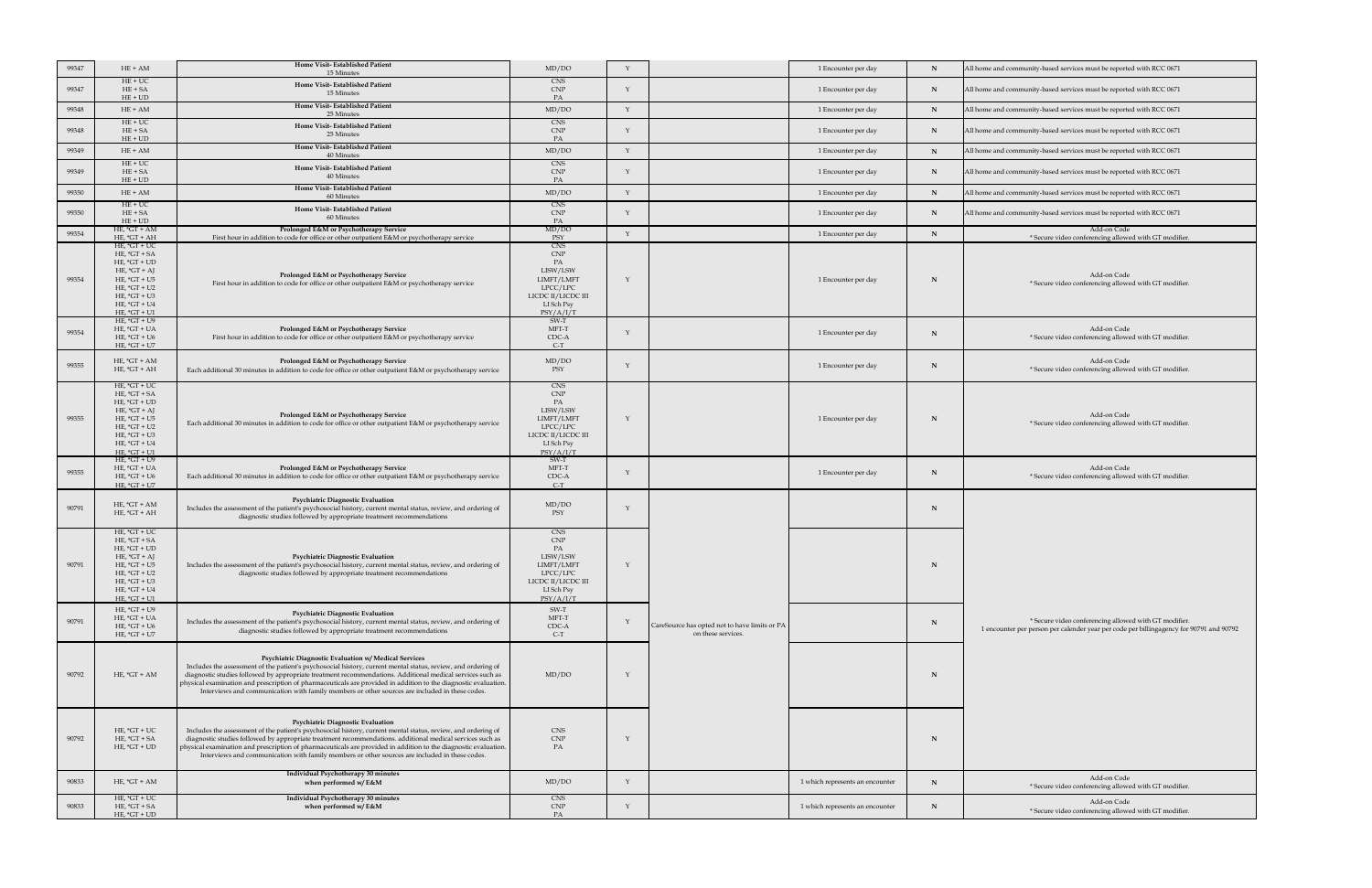| 90836 | HE, $*GT + AM$                                                                                                                                                                              | Individual Psychotherapy 45 minutes<br>when performed w/ E&M                                                                                                                                                                                                                                                                                                                                                                                                                                                 | MD/DO                                                                                                                                  |                                                                                                                                                                                                                                                                                                                     | 1 which represents an encounter | N | Add-on Code<br>* Secure video conferencing allowed with GT modifier.                                                                       |
|-------|---------------------------------------------------------------------------------------------------------------------------------------------------------------------------------------------|--------------------------------------------------------------------------------------------------------------------------------------------------------------------------------------------------------------------------------------------------------------------------------------------------------------------------------------------------------------------------------------------------------------------------------------------------------------------------------------------------------------|----------------------------------------------------------------------------------------------------------------------------------------|---------------------------------------------------------------------------------------------------------------------------------------------------------------------------------------------------------------------------------------------------------------------------------------------------------------------|---------------------------------|---|--------------------------------------------------------------------------------------------------------------------------------------------|
| 90836 | HE, $*GT + UC$<br>$HE, *GT + SA$<br>$HE, *GT + UD$                                                                                                                                          | Individual Psychotherapy 45 minutes<br>when performed w/ $E$ &M                                                                                                                                                                                                                                                                                                                                                                                                                                              | <b>CNS</b><br><b>CNP</b><br>PA                                                                                                         |                                                                                                                                                                                                                                                                                                                     | 1 which represents an encounter | N | Add-on Code<br>* Secure video conferencing allowed with GT modifier.                                                                       |
| 90838 | HE, $*GT + AM$                                                                                                                                                                              | Individual Psychotherapy 60 minutes<br>when performed w/ E&M                                                                                                                                                                                                                                                                                                                                                                                                                                                 | MD/DO                                                                                                                                  |                                                                                                                                                                                                                                                                                                                     | 1 which represents an encounter | N | Add-on Code<br>* Secure video conferencing allowed with GT modifier.                                                                       |
| 90838 | HE, $*GT + UC$<br>$HE, *GT + SA$<br>$HE, *GT + UD$                                                                                                                                          | Individual Psychotherapy 60 minutes<br>when performed w/ $E$ &M                                                                                                                                                                                                                                                                                                                                                                                                                                              | <b>CNS</b><br><b>CNP</b><br>PA                                                                                                         |                                                                                                                                                                                                                                                                                                                     | 1 which represents an encounter | N | Add-on Code<br>* Secure video conferencing allowed with GT modifier.                                                                       |
| 90785 | $HE + AM$<br>$HE + AH$                                                                                                                                                                      | <b>Interactive Complexity</b><br>Use 90785 in conjunction with codes for diagnostic psychiatric evaluation [90791, 90792], psychotherapy [90832,  <br>[90834, 90837], psychotherapy when performed with an evaluation and management service [90833, 90836, 90838, ]<br>99201-99255, 99304-99337, 99341-99350], and group psychotherapy [90853]                                                                                                                                                              | MD/DO<br>PSY                                                                                                                           |                                                                                                                                                                                                                                                                                                                     |                                 | N |                                                                                                                                            |
| 90785 | $HE + UC$<br>$HE + SA$<br>$HE + UD$<br>$HE + AJ$<br>$HE + U5$<br>$HE + U2$<br>$HE + U3$<br>$HE + U4$<br>$HE + U1$                                                                           | <b>Interactive Complexity</b><br>Use 90785 in conjunction with codes for diagnostic psychiatric evaluation [90791, 90792], psychotherapy [90832,<br>[90834, 90837], psychotherapy when performed with an evaluation and management service [90833, 90836, 90838, ]<br>99201-99255, 99304-99337, 99341-99350], and group psychotherapy [90853]                                                                                                                                                                | <b>CNS</b><br>$\ensuremath{\mathrm{CNP}}$<br>PA<br>LISW/LSW<br>LIMFT/LMFT<br>LPCC/LPC<br>LICDC II/LICDC III<br>LI Sch Psy<br>PSY/A/I/T | Interactive Complexity is an add-on code that<br>is only valid in conjunction with codes as<br>determined by the AMA, i.e. Psychiatric<br>Diagnostic Evaluation (90791, 90792),<br>Psychotherapy (90832, 90834, and 90837),<br>Psychotherapy add-ons (90833, 90836, and<br>90838), and Group Psychotherapy (90853). | 1 which represents an encounter | N |                                                                                                                                            |
| 90785 | $HE + U9$<br>$HE + UA$<br>$HE + U6$<br>$HE + U7$                                                                                                                                            | <b>Interactive Complexity</b><br>Use 90785 in conjunction with codes for diagnostic psychiatric evaluation [90791, 90792], psychotherapy [90832,  <br>  90834, 90837], psychotherapy when performed with an evaluation and management service [90833, 90836, 90838,  <br>99201-99255, 99304-99337, 99341-99350], and group psychotherapy [90853]                                                                                                                                                             | SW-T<br>MFT-T<br>CDC-A<br>$C-T$                                                                                                        |                                                                                                                                                                                                                                                                                                                     |                                 | N |                                                                                                                                            |
|       |                                                                                                                                                                                             |                                                                                                                                                                                                                                                                                                                                                                                                                                                                                                              |                                                                                                                                        | <b>TRADITIONAL SERVICES</b>                                                                                                                                                                                                                                                                                         |                                 |   |                                                                                                                                            |
|       |                                                                                                                                                                                             |                                                                                                                                                                                                                                                                                                                                                                                                                                                                                                              |                                                                                                                                        |                                                                                                                                                                                                                                                                                                                     |                                 |   |                                                                                                                                            |
| 90832 | $HE$ ,* $GT + AM$<br>$HE$ ,* $GT + AH$                                                                                                                                                      | Individual Psychotherapy 30 minutes with Patient<br>Psychotherapy is a variety of treatment techniques in which a physician or other qualified health care provider<br>helps a patient with a mental illness or behavioral disturbance identify and alleviate any emotional disruptions,<br>maladaptive behavioral patterns, and contributing/exacerbating factors. This treatment also involves<br>encouraging personality growth and development through coping techniques and problem-solving skills      | MD/DO<br>PSY                                                                                                                           |                                                                                                                                                                                                                                                                                                                     |                                 | N | Use Modifier KX when service is crisis psychotherapy<br>between 16 and 30 minutes<br>* Secure video conferencing allowed with GT modifier. |
| 90832 | $HE$ ,* $GT + UC$<br>$HE$ ,* $GT$ + $SA$<br>$HE$ ,* $GT + UD$<br>$HE$ ,* $GT + AJ$<br>$HE$ ,* $GT + U5$<br>$HE$ ,* $GT + U2$<br>$HE$ ,* $GT + U3$<br>$HE$ ,* $GT + U4$<br>$HE$ ,* $GT + U1$ | Individual Psychotherapy 30 minutes with Patient<br>Psychotherapy is a variety of treatment techniques in which a physician or other qualified health care provider<br>helps a patient with a mental illness or behavioral disturbance identify and alleviate any emotional disruptions,<br>maladaptive behavioral patterns, and contributing/exacerbating factors. This treatment also involves<br>encouraging personality growth and development through coping techniques and problem-solving skills      | <b>CNS</b><br><b>CNP</b><br>PA<br>LISW/LSW<br>LIMFT/LMFT<br>LPCC/LPC<br>LICDC II/LICDC III<br>LI Sch Psy<br>PSY/A/I/T                  |                                                                                                                                                                                                                                                                                                                     | 1 which represents an encounter | N | Use Modifier KX when service is crisis psychotherapy<br>between 16 and 30 minutes<br>* Secure video conferencing allowed with GT modifier. |
| 90832 | $HE$ ,* $GT + U9$<br>$HE$ ,* $GT + UA$<br>$HE$ ,* $GT + U6$<br>$HE$ ,* $GT + U7$                                                                                                            | Individual Psychotherapy 30 minutes with Patient<br>Psychotherapy is a variety of treatment techniques in which a physician or other qualified health care provider<br>helps a patient with a mental illness or behavioral disturbance identify and alleviate any emotional disruptions,<br>maladaptive behavioral patterns, and contributing/exacerbating factors. This treatment also involves<br>encouraging personality growth and development through coping techniques and problem-solving skills      | SW-T<br>MFT-T<br>CDC-A<br>$C-T$                                                                                                        |                                                                                                                                                                                                                                                                                                                     |                                 | N | Use Modifier KX when service is crisis psychotherapy<br>between 16 and 30 minutes<br>* Secure video conferencing allowed with GT modifier. |
| 90834 | $HE$ ,* $GT + AM$<br>$HE$ ,* $GT + AH$                                                                                                                                                      | Individual Psychotherapy 45 minutes with Patient<br>Psychotherapy is a variety of treatment techniques in which a physician or other qualified health care provider<br>helps a patient with a mental illness or behavioral disturbance identify and alleviate any emotional disruptions,<br>maladaptive behavioral patterns, and contributing/exacerbating factors. This treatment also involves<br>encouraging personality growth and development through coping techniques and problem-solving skills      | MD/DO<br>PSY                                                                                                                           |                                                                                                                                                                                                                                                                                                                     | 1 which represents an encounter | N | * Secure video conferencing allowed with GT modifier.                                                                                      |
| 90834 | $HE$ ,* $GT + UC$<br>$HE$ ,* $GT$ + SA<br>$HE$ ,* $GT + UD$<br>$HE$ ,* $GT + AJ$<br>$HE$ ,* $GT + US$<br>$HE$ ,* $GT + U2$<br>$HE$ ,* $GT + U3$<br>$HE$ ,* $GT + U4$<br>$HE$ ,* $GT + U1$   | Individual Psychotherapy 45 minutes with Patient<br>Psychotherapy is a variety of treatment techniques in which a physician or other qualified health care provider<br>helps a patient with a mental illness or behavioral disturbance identify and alleviate any emotional disruptions,<br>maladaptive behavioral patterns, and contributing/exacerbating factors. This treatment also involves<br>encouraging personality growth and development through coping techniques and problem-solving skills      | <b>CNS</b><br><b>CNP</b><br>PA<br>LISW/LSW<br>LIMFT/LMFT<br>LPCC/LPC<br>LICDC II/LICDC III<br>LI Sch Psy<br>PSY/A/I/T                  |                                                                                                                                                                                                                                                                                                                     | 1 which represents an encounter | N | * Secure video conferencing allowed with GT modifier.                                                                                      |
| 90834 | $HE$ ,* $GT + U9$<br>$HE$ ,* $GT + UA$<br>$HE$ ,* $GT + U6$<br>$HE$ ,* $GT + U7$                                                                                                            | Individual Psychotherapy 45 minutes with Patient<br>Psychotherapy is a variety of treatment techniques in which a physician or other qualified health care provider<br>helps a patient with a mental illness or behavioral disturbance identify and alleviate any emotional disruptions,<br>maladaptive behavioral patterns, and contributing/exacerbating factors. This treatment also involves<br>encouraging personality growth and development through coping techniques and problem-solving skills      | SW-T<br>MFT-T<br>CDC-A<br>$C-T$                                                                                                        |                                                                                                                                                                                                                                                                                                                     | 1 which represents an encounter | N | * Secure video conferencing allowed with GT modifier.                                                                                      |
| 90837 | $HE$ ,* $GT + AM$<br>$HE$ ,* $GT + AH$                                                                                                                                                      | Individual Psychotherapy 60 plus minutes with Patient<br>Psychotherapy is a variety of treatment techniques in which a physician or other qualified health care provider<br>helps a patient with a mental illness or behavioral disturbance identify and alleviate any emotional disruptions,<br>maladaptive behavioral patterns, and contributing/exacerbating factors. This treatment also involves<br>encouraging personality growth and development through coping techniques and problem-solving skills | MD/DO<br>PSY                                                                                                                           |                                                                                                                                                                                                                                                                                                                     | 1 which represents an encounter |   | * Secure video conferencing allowed with GT modifier.                                                                                      |

llowed with GT modifier. llowed with GT modifier. llowed with GT modifier. Code<br>Illowed with GT modifier. the is crisis psychotherapy l 30 minutes allowed with GT modifier. e is crisis psychotherapy l 30 minutes allowed with GT modifier. allowed with GT modifier. <u> 1989 - Andrea Andrew Maria (h. 1989).</u> allowed with GT modifier. allowed with GT modifier. <u> 1989 - Johann Stoff, amerikansk politiker (d. 1989)</u>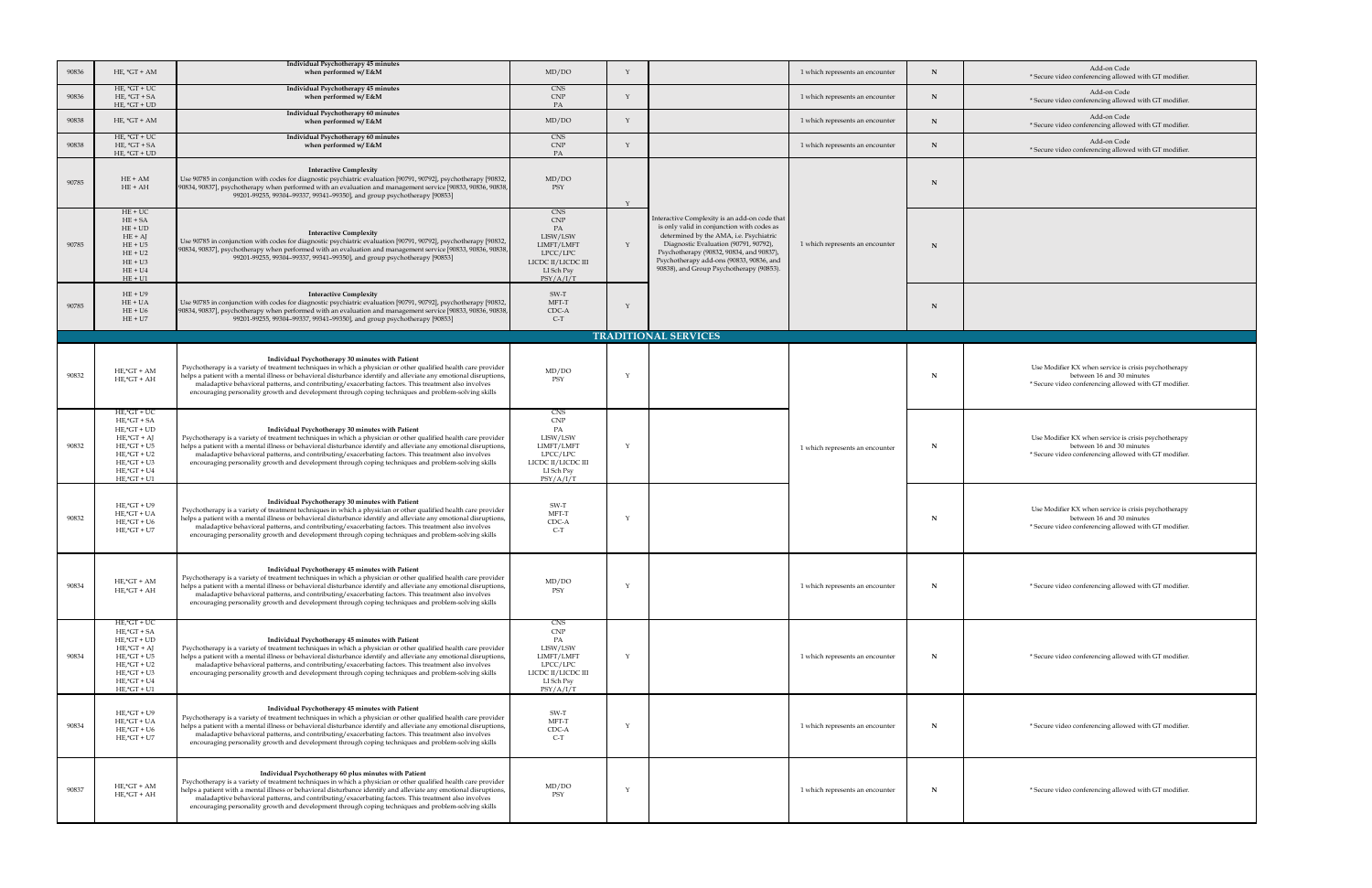| 90837 | $HE$ ,* $GT + UC$<br>$HE$ ,* $GT$ + SA<br>$HE$ ,* $GT + UD$<br>$HE$ ,* $GT + AJ$<br>$HE$ ,* $GT + US$<br>$HE$ ,* $GT + U2$<br>$HE$ ,* $GT + U3$<br>$HE$ ,* $GT + U4$<br>$HE$ ,* $GT + U1$   | Individual Psychotherapy 60 plus minutes with Patient<br>Psychotherapy is a variety of treatment techniques in which a physician or other qualified health care provider<br>helps a patient with a mental illness or behavioral disturbance identify and alleviate any emotional disruptions,<br>maladaptive behavioral patterns, and contributing/exacerbating factors. This treatment also involves<br>encouraging personality growth and development through coping techniques and problem-solving skills                                                                                                                                                                                                                                                                                                                                                                              | CNS<br>CNP<br>LISW/LSW<br>LIMFT/LMFT<br>LPCC/LPC<br>LICDC II/LICDC III<br>LI Sch Psy<br>PSY/A/I/T                     | 1 which represents an encounter | * Secure video conferencing allowed with GT modifier. |
|-------|---------------------------------------------------------------------------------------------------------------------------------------------------------------------------------------------|-------------------------------------------------------------------------------------------------------------------------------------------------------------------------------------------------------------------------------------------------------------------------------------------------------------------------------------------------------------------------------------------------------------------------------------------------------------------------------------------------------------------------------------------------------------------------------------------------------------------------------------------------------------------------------------------------------------------------------------------------------------------------------------------------------------------------------------------------------------------------------------------|-----------------------------------------------------------------------------------------------------------------------|---------------------------------|-------------------------------------------------------|
| 90837 | $HE$ ,* $GT + U9$<br>$HE$ ,* $GT + UA$<br>$HE$ ,* $GT + U6$<br>$HE$ ,* $GT + U7$                                                                                                            | Individual Psychotherapy 60 plus minutes with Patient<br>Psychotherapy is a variety of treatment techniques in which a physician or other qualified health care provider<br>helps a patient with a mental illness or behavioral disturbance identify and alleviate any emotional disruptions,<br>maladaptive behavioral patterns, and contributing/exacerbating factors. This treatment also involves<br>encouraging personality growth and development through coping techniques and problem-solving skills                                                                                                                                                                                                                                                                                                                                                                              | SW-T<br>MFT-T<br>CDC-A<br>$C-T$                                                                                       | 1 which represents an encounter | * Secure video conferencing allowed with GT modifier. |
| 90846 | $HE$ ,* $GT + AM$<br>$HE$ ,* $GT + AH$                                                                                                                                                      | Family Psychotherapy (without the patient present), 50 minutes<br>family psychotherapy in a setting where the care provider meets with the patient's family without the patient<br>present. The family is part of the patient evaluation and treatment process. Family dynamics as they relate to the<br>patient's mental status and behavior are a main focus of the sessions. Attention is also given to the impact the<br>patient's condition has on the family, with therapy aimed at improving the interaction between the patient and<br>family members.                                                                                                                                                                                                                                                                                                                            | MD/DO<br>PSY                                                                                                          | 1 which represents an encounter | * Secure video conferencing allowed with GT modifier. |
| 90846 | $HE$ ,* $GT + UC$<br>$HE$ ,* $GT$ + $SA$<br>$HE$ ,* $GT + UD$<br>$HE$ ,* $GT + AJ$<br>$HE$ ,* $GT + U5$<br>$HE$ ,* $GT + U2$<br>$HE$ ,* $GT + U3$<br>$HE$ ,* $GT + U4$<br>$HE$ ,* $GT + U1$ | Family Psychotherapy (without the patient present), 50 minutes<br>family psychotherapy in a setting where the care provider meets with the patient's family without the patient<br>present. The family is part of the patient evaluation and treatment process. Family dynamics as they relate to the<br>patient's mental status and behavior are a main focus of the sessions. Attention is also given to the impact the<br>patient's condition has on the family, with therapy aimed at improving the interaction between the patient and<br>family members.                                                                                                                                                                                                                                                                                                                            | <b>CNS</b><br>CNP<br>LISW/LSW<br>LIMFT/LMFT<br>LPCC/LPC<br>LICDC II/LICDC III<br>LI Sch Psy<br>PSY/A/I/T              | 1 which represents an encounter | * Secure video conferencing allowed with GT modifier. |
| 90846 | $HE$ ,* $GT + U9$<br>$HE$ ,* $GT + UA$<br>$HE$ ,* $GT + U6$<br>$HE$ ,* $GT + U7$                                                                                                            | Family Psychotherapy (without the patient present), 50 minutes<br>family psychotherapy in a setting where the care provider meets with the patient's family without the patient<br>present. The family is part of the patient evaluation and treatment process. Family dynamics as they relate to the<br>patient's mental status and behavior are a main focus of the sessions. Attention is also given to the impact the<br>patient's condition has on the family, with therapy aimed at improving the interaction between the patient and<br>family members.                                                                                                                                                                                                                                                                                                                            | SW-T<br>MFT-T<br>CDC-A<br>$C-T$                                                                                       | 1 which represents an encounter | * Secure video conferencing allowed with GT modifier. |
| 90847 | $HE$ ,* $GT + AM$<br>$HE$ ,* $GT + AH$                                                                                                                                                      | Family psychotherapy (conjoint psychotherapy) (with patient present), 50 minutes<br>Family psychotherapy in a setting where the care provider meets with the patient and the patient's family jointly.<br>The family is part of the patient evaluation and treatment process. Family dynamics as they relate to the patient's<br>mental status and behavior are a main focus of the sessions. Attention is also given to the impact the patient's<br>condition has on the family, with therapy aimed at improving the interaction between the patient and family<br>members. Reviewing records, communicating with other providers, observing and interpreting patterns of<br>behavior and communication between the patient and family members, and decision making regarding<br>treatment, including medication management or any physical exam related to the medication, is included. | MD/DO                                                                                                                 | 1 which represents an encounter | * Secure video conferencing allowed with GT modifier. |
| 90847 | $HE$ ,* $GT + UC$<br>$HE$ ,* $GT$ + $SA$<br>$HE$ , $*GT + UD$<br>$HE$ ,* $GT + AJ$<br>$HE$ ,* $GT + U5$<br>$HE$ ,* $GT + U2$<br>$HE$ ,* $GT + U3$<br>$HE$ ,* $GT + U4$<br>$HE$ ,* $GT + U1$ | Family psychotherapy (conjoint psychotherapy) (with patient present), 50 minutes<br>Family psychotherapy in a setting where the care provider meets with the patient and the patient's family jointly.<br>The family is part of the patient evaluation and treatment process. Family dynamics as they relate to the patient's<br>mental status and behavior are a main focus of the sessions. Attention is also given to the impact the patient's<br>condition has on the family, with therapy aimed at improving the interaction between the patient and family<br>members. Reviewing records, communicating with other providers, observing and interpreting patterns of<br>behavior and communication between the patient and family members, and decision making regarding<br>treatment, including medication management or any physical exam related to the medication, is included. | <b>CNS</b><br><b>CNP</b><br>PA<br>LISW/LSW<br>LIMFT/LMFT<br>LPCC/LPC<br>LICDC II/LICDC III<br>LI Sch Psy<br>PSY/A/I/T | 1 which represents an encounter | * Secure video conferencing allowed with GT modifier. |
| 90847 | $HE$ ,* $GT + U9$<br>$HE$ ,* $GT + UA$<br>$HE$ ,* $GT + U6$<br>$HE$ ,* $GT + U7$                                                                                                            | Family psychotherapy (conjoint psychotherapy) (with patient present), 50 minutes<br>Family psychotherapy in a setting where the care provider meets with the patient and the patient's family jointly.<br>The family is part of the patient evaluation and treatment process. Family dynamics as they relate to the patient's<br>mental status and behavior are a main focus of the sessions. Attention is also given to the impact the patient's<br>condition has on the family, with therapy aimed at improving the interaction between the patient and family<br>members. Reviewing records, communicating with other providers, observing and interpreting patterns of<br>behavior and communication between the patient and family members, and decision making regarding<br>treatment, including medication management or any physical exam related to the medication, is included. | SW-T<br>MFT-T<br>CDC-A<br>$C-T$                                                                                       | 1 which represents an encounter | * Secure video conferencing allowed with GT modifier. |
| 90849 | $HE$ ,* $GT + AM$<br>$HE$ ,* $GT + AH$                                                                                                                                                      | Multiple-family group psychotherapy<br>The therapist provides multiple family group psychotherapy by meeting with several patients' families together.<br>This is usually done in cases involving similar issues and often in settings of group homes, drug treatment<br>facilities, or hospital rehabilitation centers. The session may focus on the issues of the patient's hospitalization or<br>substance abuse problems. Attention is also given to the impact the patient's condition has on the family. This<br>code is reported once for each family group present.                                                                                                                                                                                                                                                                                                               | MD/DO<br>PSY                                                                                                          | 1 which represents an encounter | * Secure video conferencing allowed with GT modifier. |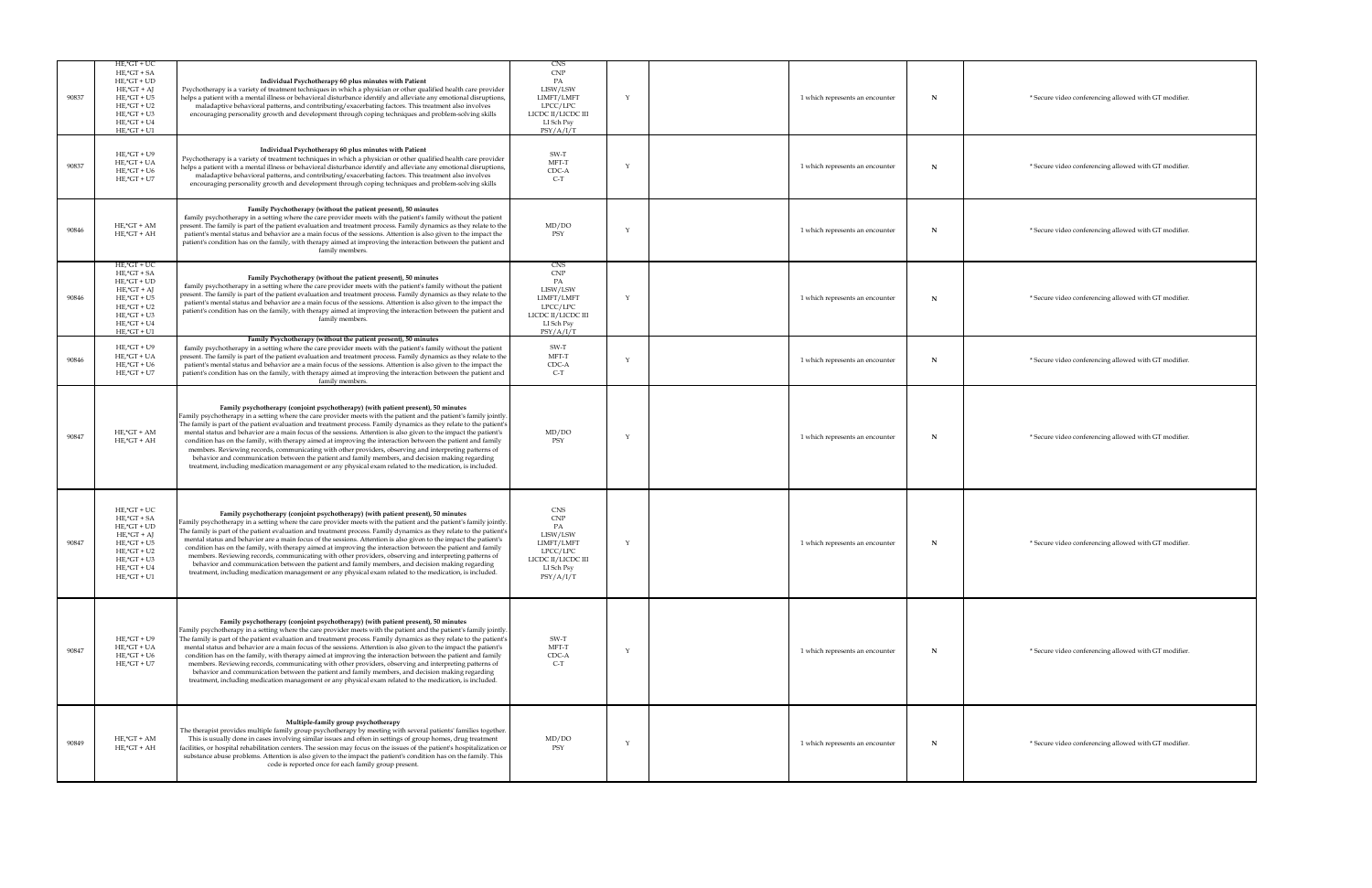| 90849 | $HE$ ,* $GT + UC$<br>$HE$ ,* $GT$ + $SA$<br>$HE$ ,* $GT + UD$<br>$HE$ ,* $GT + AJ$<br>$HE$ ,* $GT + U5$<br>$HE$ ,* $GT + U2$<br>$HE$ , $*GT + U3$<br>$HE$ ,* $GT + U4$<br>$HE$ ,* $GT + U1$ | Multiple-family group psychotherapy<br>The therapist provides multiple family group psychotherapy by meeting with several patients' families together.<br>This is usually done in cases involving similar issues and often in settings of group homes, drug treatment<br>$\vert$ facilities, or hospital rehabilitation centers. The session may focus on the issues of the patient's hospitalization or<br>substance abuse problems. Attention is also given to the impact the patient's condition has on the family. This<br>code is reported once for each family group present.                                                                                                                                                                                                                                                                                                                   | <b>CNS</b><br><b>CNP</b><br>PA<br>LISW/LSW<br>LIMFT/LMFT<br>LPCC/LPC<br>LICDC II/LICDC III<br>LI Sch Psy<br>PSY/A/I/T | 1 which represents an encounter | * Secure video conferencing allowed with GT modifier.                                                                                                            |
|-------|---------------------------------------------------------------------------------------------------------------------------------------------------------------------------------------------|-------------------------------------------------------------------------------------------------------------------------------------------------------------------------------------------------------------------------------------------------------------------------------------------------------------------------------------------------------------------------------------------------------------------------------------------------------------------------------------------------------------------------------------------------------------------------------------------------------------------------------------------------------------------------------------------------------------------------------------------------------------------------------------------------------------------------------------------------------------------------------------------------------|-----------------------------------------------------------------------------------------------------------------------|---------------------------------|------------------------------------------------------------------------------------------------------------------------------------------------------------------|
| 90849 | $HE$ ,* $GT + U9$<br>$HE$ ,* $GT + UA$<br>$HE$ ,* $GT + U6$<br>$HE$ ,* $GT + U7$                                                                                                            | Multiple-family group psychotherapy<br>The therapist provides multiple family group psychotherapy by meeting with several patients' families together.<br>This is usually done in cases involving similar issues and often in settings of group homes, drug treatment<br>facilities, or hospital rehabilitation centers. The session may focus on the issues of the patient's hospitalization or<br>substance abuse problems. Attention is also given to the impact the patient's condition has on the family. This<br>code is reported once for each family group present.                                                                                                                                                                                                                                                                                                                           | SW-T<br>MFT-T<br>CDC-A<br>$C-T$                                                                                       | 1 which represents an encounter | * Secure video conferencing allowed with GT modifier.                                                                                                            |
| 90853 | $HE$ ,* $GT + AM$<br>$HE$ ,* $GT + AH$                                                                                                                                                      | Group psychotherapy (other than of a multiple-family group)<br>The psychiatric treatment provider conducts psychotherapy for a group of several patients in one session. Group<br>dynamics are explored. Emotional and rational cognitive interactions between individual persons in the group<br>are facilitated and observed. Personal dynamics of any individual patient may be discussed within the group<br>setting. Processes that help patients move toward emotional healing and modification of thought and behavior<br>  are used, such as facilitating improved interpersonal exchanges, group support, and reminiscing. The group may  <br>be composed of patients with separate and distinct maladaptive disorders or persons sharing some facet of a<br>disorder. This code should be used for group psychotherapy with other patients, and not members of the<br>patients' families.   | MD/DO<br>PSY                                                                                                          | 1 which represents an encounter | Group psychotherapy (52 minutes or less; other than of a multiple-family group) SUD phy<br>* Secure video conferencing allowed with GT modifier.                 |
| 90853 | $HE$ ,* $GT + UC$<br>$HE$ ,* $GT$ + $SA$<br>$HE$ ,* $GT + UD$<br>$HE$ ,* $GT + AJ$<br>$HE$ ,* $GT + U5$<br>$HE$ ,* $GT + U2$<br>$HE$ ,* $GT + U3$<br>$HE$ ,* $GT + U4$<br>$HE$ ,* $GT + U1$ | Group psychotherapy (other than of a multiple-family group)<br>The psychiatric treatment provider conducts psychotherapy for a group of several patients in one session. Group  <br>dynamics are explored. Emotional and rational cognitive interactions between individual persons in the group<br>are facilitated and observed. Personal dynamics of any individual patient may be discussed within the group<br>setting. Processes that help patients move toward emotional healing and modification of thought and behavior<br>are used, such as facilitating improved interpersonal exchanges, group support, and reminiscing. The group may<br>be composed of patients with separate and distinct maladaptive disorders or persons sharing some facet of a<br>disorder. This code should be used for group psychotherapy with other patients, and not members of the<br>patients' families.     | <b>CNS</b><br><b>CNP</b><br>PA<br>LISW/LSW<br>LIMFT/LMFT<br>LPCC/LPC<br>LICDC II/LICDC III<br>LI Sch Psy<br>PSY/A/I/T | 1 which represents an encounter | Group psychotherapy (52 minutes or less; other than of a multiple-family group) SUD phy<br>* Secure video conferencing allowed with GT modifier.                 |
| 90853 | $HE$ ,* $GT + U9$<br>$HE$ ,* $GT + UA$<br>$HE$ ,* $GT + U6$<br>$HE$ ,* $GT + U7$                                                                                                            | Group psychotherapy (other than of a multiple-family group)<br>The psychiatric treatment provider conducts psychotherapy for a group of several patients in one session. Group  <br>dynamics are explored. Emotional and rational cognitive interactions between individual persons in the group<br>are facilitated and observed. Personal dynamics of any individual patient may be discussed within the group<br>setting. Processes that help patients move toward emotional healing and modification of thought and behavior<br>  are used, such as facilitating improved interpersonal exchanges, group support, and reminiscing. The group may  <br>be composed of patients with separate and distinct maladaptive disorders or persons sharing some facet of a<br>disorder. This code should be used for group psychotherapy with other patients, and not members of the<br>patients' families. | SW-T<br>MFT-T<br>CDC-A<br>$C-T$                                                                                       | 1 which represents an encounter | Group psychotherapy (52 minutes or less; other than of a multiple-family group) SUD phy<br>* Secure video conferencing allowed with GT modifier.                 |
| H0004 | $HE$ ,* $GT + U1$<br>$HE$ ,* $GT + U9$<br>$HE$ ,* $GT + UA$<br>$HE$ ,* $GT + U6$<br>$HE$ ,* $GT + U7$                                                                                       | <b>Individual Counseling</b><br>This code reports provision of behavioral health counseling and therapy services. Behavioral health counseling<br>and therapy provides individual counseling by a clinician for a patient in a private setting and is <b>billed in 15-</b><br>minute increments.                                                                                                                                                                                                                                                                                                                                                                                                                                                                                                                                                                                                      | PSY/A/I/T<br>SW-T<br>MFT-T<br>CDC-A<br>$C-T$                                                                          | $1$ Unit = $15$ min             | Modifier "KX" when provided to a patient in crisis<br>SUD Crisis services by an unlicensed practitioner<br>* Secure video conferencing allowed with GT modifier. |
| H0005 | $HE$ ,* $GT + AM$<br>AF - Optional                                                                                                                                                          | <b>Group Counseling</b><br>Alcohol and/or drug group counseling by a clinician provides the patient support in a group setting (two or<br>more individuals) in abstaining from substance abuse and assisting the patient with sobriety maintenance. Group<br>counseling focuses on cognitive or behavioral approaches that typically address triggers and relapse prevention,<br>self evaluation, the process of recovery, and issues pertaining to changes in lifestyle. Group sizes and treatment<br>plans may vary according to the needs of the individual.                                                                                                                                                                                                                                                                                                                                       | MD/DO                                                                                                                 | $1$ Unit = $15$ min             | Modifier "AF" is optional for provider types MD/DO<br>* Secure video conferencing allowed with GT modifier.                                                      |
| H0005 | $HE$ ,* $GT + AH$<br>$HE$ ,* $GT + UC$<br>$HE$ ,* $GT$ + SA<br>$HE$ ,* $GT + UD$<br>$HE$ ,* $GT + AJ$<br>$HE$ ,* $GT + U5$<br>$HE$ ,* $GT + U2$<br>$HE$ ,* $GT + U3$                        | <b>Group Counseling</b><br>Alcohol and/or drug group counseling by a clinician provides the patient support in a group setting (two or<br>more individuals) in abstaining from substance abuse and assisting the patient with sobriety maintenance. Group<br>counseling focuses on cognitive or behavioral approaches that typically address triggers and relapse prevention,<br>self evaluation, the process of recovery, and issues pertaining to changes in lifestyle. Group sizes and treatment<br>plans may vary according to the needs of the individual.                                                                                                                                                                                                                                                                                                                                       | PSY<br><b>CSN</b><br><b>CNP</b><br>PA<br>LISW/LSW<br>LIMFT/LMFT<br>LPCC/LPC<br>LICDC II/LICDC III                     | $1$ Unit = $15$ min             | * Secure video conferencing allowed with GT modifier.                                                                                                            |
| H0005 | $HE$ , $*GT + U1$<br>$HE$ ,* $GT + U9$<br>$HE$ ,* $GT + UA$<br>$HE$ ,* $GT + U6$<br>$HE$ ,* $GT + U7$                                                                                       | <b>Group Counseling</b><br>Alcohol and/or drug group counseling by a clinician provides the patient support in a group setting (two or<br>more individuals) in abstaining from substance abuse and assisting the patient with sobriety maintenance. Group<br>counseling focuses on cognitive or behavioral approaches that typically address triggers and relapse prevention,<br>self evaluation, the process of recovery, and issues pertaining to changes in lifestyle. Group sizes and treatment<br>plans may vary according to the needs of the individual.                                                                                                                                                                                                                                                                                                                                       | PSY/A/I/T<br>SW-T<br>MFT-T<br>CDC-A<br>$C-T$                                                                          | $1$ Unit = $15$ min             | * Secure video conferencing allowed with GT modifier.                                                                                                            |
|       |                                                                                                                                                                                             |                                                                                                                                                                                                                                                                                                                                                                                                                                                                                                                                                                                                                                                                                                                                                                                                                                                                                                       |                                                                                                                       | <b>CRISIS SERVICES</b>          |                                                                                                                                                                  |
| 90839 | $HE + AM$<br>$HE + AH$                                                                                                                                                                      | Psychotherapy for crisis; first 60 minutes<br>Psychotherapy is a variety of treatment techniques in which a physician or other qualified health care provider<br>helps a patient with a mental illness or behavioral disturbance identify and alleviate any emotional disruptions,<br>maladaptive behavioral patterns, and contributing/exacerbating factors. Report these codes when the<br>psychotherapy is for a patient with a life-threatening or highly complex psychiatric crisis                                                                                                                                                                                                                                                                                                                                                                                                              | MD/DO<br>PSY                                                                                                          | $1$ unit = 60 minutes           |                                                                                                                                                                  |

han of a multiple-family group) SUD physician allowed with GT modifier.

han of a multiple-family group) SUD physician allowed with GT modifier.

han of a multiple-family group) SUD physician allowed with GT modifier.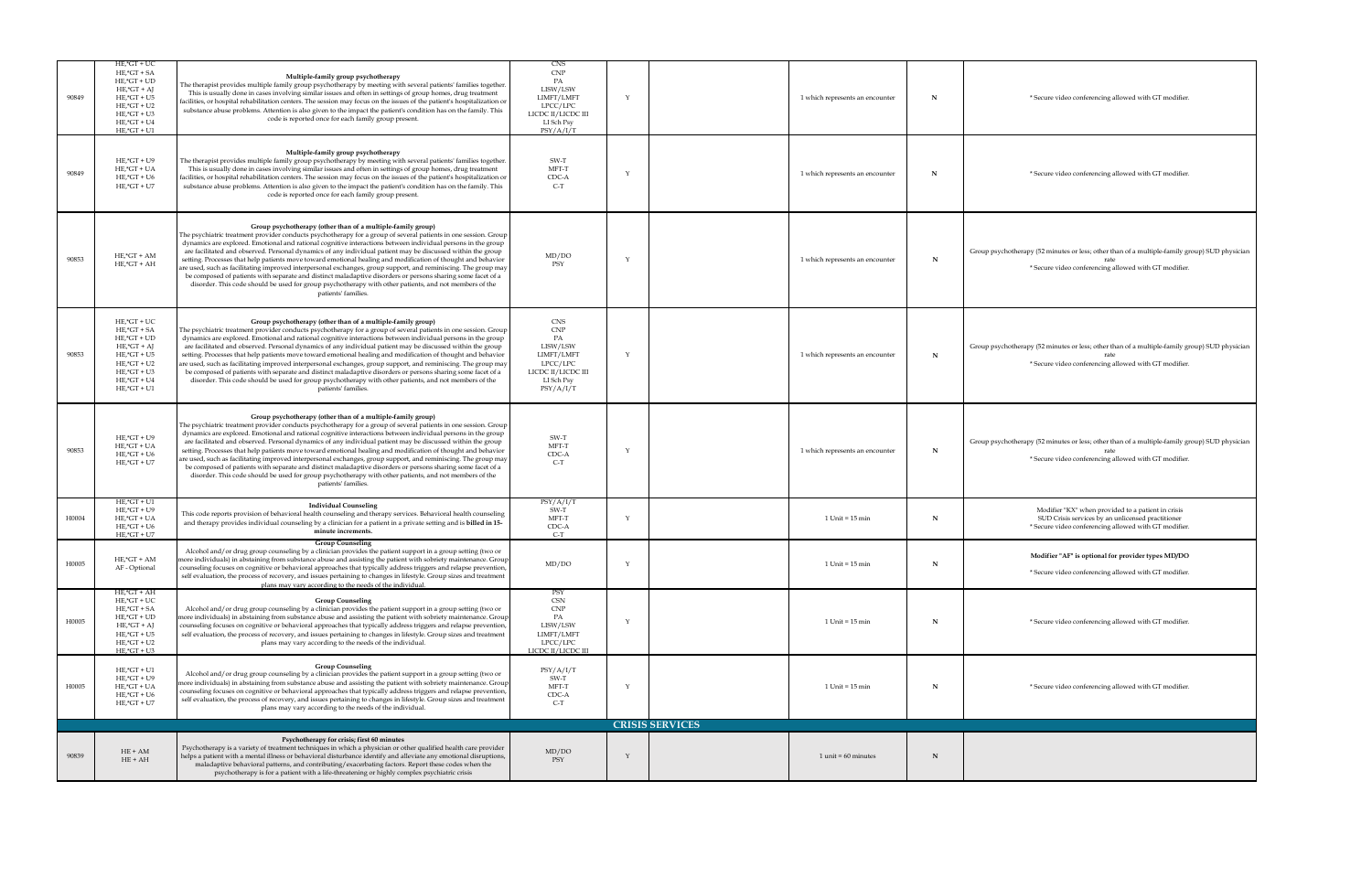| 90839 | $HE+UC$<br>$HE + SA$<br>$HE + UD$<br>$HE + AJ$<br>$HE + U5$<br>$HE + U2$<br>$HE + U3$<br>$HE + U4$<br>$HE + U1$                              | Psychotherapy for crisis; first 60 minutes<br>Psychotherapy is a variety of treatment techniques in which a physician or other qualified health care provider<br>helps a patient with a mental illness or behavioral disturbance identify and alleviate any emotional disruptions,<br>maladaptive behavioral patterns, and contributing/exacerbating factors. Report these codes when the<br>psychotherapy is for a patient with a life-threatening or highly complex psychiatric crisis                       | CNS<br><b>CNP</b><br>LISW/LSW<br>LIMFT/LMFT<br>LPCC/LPC<br>LICDC II/LICDC III<br>LI Sch Psy<br>PSY/A/I/T |                                          | $1$ unit = 60 minutes                                           |             |                                                       |
|-------|----------------------------------------------------------------------------------------------------------------------------------------------|----------------------------------------------------------------------------------------------------------------------------------------------------------------------------------------------------------------------------------------------------------------------------------------------------------------------------------------------------------------------------------------------------------------------------------------------------------------------------------------------------------------|----------------------------------------------------------------------------------------------------------|------------------------------------------|-----------------------------------------------------------------|-------------|-------------------------------------------------------|
| 90839 | $HE + U9$<br>$HE + UA$<br>$HE + U6$<br>$HE + U7$                                                                                             | Psychotherapy for crisis; first 60 minutes<br>Psychotherapy is a variety of treatment techniques in which a physician or other qualified health care provider<br>helps a patient with a mental illness or behavioral disturbance identify and alleviate any emotional disruptions,<br>maladaptive behavioral patterns, and contributing/exacerbating factors. Report these codes when the<br>psychotherapy is for a patient with a life-threatening or highly complex psychiatric crisis                       | SW-T<br>MFT-T<br>CDC-A<br>$C-T$                                                                          |                                          | $1$ unit = 60 minutes                                           | $\mathbf N$ |                                                       |
| 90840 | $HE + AM$<br>$HE + AH$                                                                                                                       | Psychotherapy for crisis each additional 30 minutes<br>(List separately in addition to code for primary service)                                                                                                                                                                                                                                                                                                                                                                                               | MD/DO<br>PSY                                                                                             |                                          | 1 unit = each additional 30 min beyond<br>the original 60 min   |             | Add-on Code                                           |
| 90840 | $HE+UC$<br>$HE + SA$<br>$HE + UD$<br>$HE + AJ$<br>$HE + U5$<br>$HE + U2$<br>$HE + U3$<br>$HE + U4$<br>$HE + U1$                              | Psychotherapy for crisis each additional 30 minutes<br>(List separately in addition to code for primary service)                                                                                                                                                                                                                                                                                                                                                                                               | CNS<br><b>CNP</b><br>LISW/LSW<br>LIMFT/LMFT<br>LPCC/LPC<br>LICDC II/LICDC III<br>LI Sch Psy<br>PSY/A/I/T |                                          | $1$ unit = each additional 30 min beyond<br>the original 60 min |             | Add-on Code                                           |
| 90840 | $HE + U9$<br>$HE + UA$<br>$HE + U6$<br>$HE + U7$                                                                                             | Psychotherapy for crisis each additional 30 minutes<br>(List separately in addition to code for primary service)                                                                                                                                                                                                                                                                                                                                                                                               | SW-T<br>MFT-T<br>CDC-A<br>$C-T$                                                                          |                                          | 1 unit = each additional 30 min beyond<br>the original 60 min   |             | Add-on Code                                           |
|       |                                                                                                                                              |                                                                                                                                                                                                                                                                                                                                                                                                                                                                                                                |                                                                                                          | <b>TRANSCRANIAL MAGNETIC STIMULATION</b> |                                                                 |             |                                                       |
| 90867 |                                                                                                                                              | Therapeutic repetitive transcranial magnetic stimulation (TMS) treatment<br>Therapeutic repetitive transcranial magnetic stimulation (TMS) treatment; initial, including cortical mapping,<br>motor threshold determination, delivery and management                                                                                                                                                                                                                                                           |                                                                                                          |                                          |                                                                 |             |                                                       |
| 90868 |                                                                                                                                              | Therapeutic repetitive transcranial magnetic stimulation (TMS) treatment<br>Therapeutic repetitive transcranial magnetic stimulation (TMS) treatment; subsequent delivery and management,<br>per session                                                                                                                                                                                                                                                                                                       |                                                                                                          |                                          |                                                                 |             |                                                       |
| 90869 |                                                                                                                                              | Therapeutic repetitive transcranial magnetic stimulation (TMS) treatment<br>Therapeutic repetitive transcranial magnetic stimulation (TMS) treatment; subsequent motor threshold re-<br>determination with delivery and management                                                                                                                                                                                                                                                                             |                                                                                                          |                                          |                                                                 |             |                                                       |
|       |                                                                                                                                              |                                                                                                                                                                                                                                                                                                                                                                                                                                                                                                                |                                                                                                          | <b>TESTING SERVICES</b>                  |                                                                 |             |                                                       |
| 96130 | HE, $*GT + AM$<br>$HE, *GT + AH$                                                                                                             | Psychological testing evaluation; first 60 min<br>Psychological testing evaluation services by physician or other qualified health care professional, including<br>integration of patient data, interpretation of standardized test results and clinical data, clinical decision making,<br>treatment planning and report, and interactive feedback to the patient, family member(s) or caregiver(s), when<br>performed; first hour                                                                            | MD/DO<br>PSY                                                                                             |                                          |                                                                 |             | * Secure video conferencing allowed with GT modifier. |
| 96130 | HE, $*GT + UC$<br>$HE, *GT + SA$<br>HE, $*GT + UD$<br>HE, $*GT + AJ$<br>HE, $*GT + US$<br>HE, $*GT + U2$<br>$HE, *GT + U4$<br>HE, $*GT + U1$ | Psychological testing evaluation; first 60 min<br>Psychological testing evaluation services by physician or other qualified health care professional, including<br>integration of patient data, interpretation of standardized test results and clinical data, clinical decision making,<br>treatment planning and report, and interactive feedback to the patient, family member(s) or caregiver(s), when<br>performed; first hour                                                                            | CNS<br><b>CNP</b><br>LISW/LSW<br>LIMFT/LMFT<br>LPCC/LPC<br>LI Sch Psy<br>PSY/A/I/T                       |                                          |                                                                 |             | * Secure video conferencing allowed with GT modifier. |
| 96130 | HE, $*GT + U9$<br>$HE, *GT + UA$<br>HE, $*GT + U7$                                                                                           | Psychological testing evaluation; first 60 min<br>Psychological testing evaluation services by physician or other qualified health care professional, including<br>integration of patient data, interpretation of standardized test results and clinical data, clinical decision making,<br>treatment planning and report, and interactive feedback to the patient, family member(s) or caregiver(s), when<br>performed; first hour                                                                            | SW-T<br>MFT-T<br>$C-T$                                                                                   |                                          |                                                                 |             | * Secure video conferencing allowed with GT modifier. |
| 96131 | $HE, *GT + AM$<br>$HE, *GT + AH$                                                                                                             | Psychological testing evaluation; additional 60 min<br>Psychological testing evaluation services by physician or other qualified health care professional, including<br>integration of patient data, interpretation of standardized test results and clinical data, clinical decision making,<br>treatment planning and report, and interactive feedback to the patient, family member(s) or caregiver(s), when<br>performed; each additional hour (List separately in addition to code for primary procedure) | MD/DO<br>PSY                                                                                             |                                          |                                                                 |             | * Secure video conferencing allowed with GT modifier. |
| 96131 | $HE, *GT + UC$<br>$HE, *GT + SA$<br>HE, $*GT + UD$<br>$HE, *GT + AJ$<br>$HE, *GT + U5$<br>$HE, *GT + U2$<br>$HE, *GT + U4$<br>HE, $*GT + U1$ | Psychological testing evaluation; additional 60 min<br>Psychological testing evaluation services by physician or other qualified health care professional, including<br>integration of patient data, interpretation of standardized test results and clinical data, clinical decision making,<br>treatment planning and report, and interactive feedback to the patient, family member(s) or caregiver(s), when<br>performed; each additional hour (List separately in addition to code for primary procedure) | CNS<br><b>CNP</b><br>LISW/LSW<br>LIMFT/LMFT<br>LPCC/LPC<br>LI Sch Psy<br>PSY/A/I/T                       |                                          |                                                                 |             | * Secure video conferencing allowed with GT modifier. |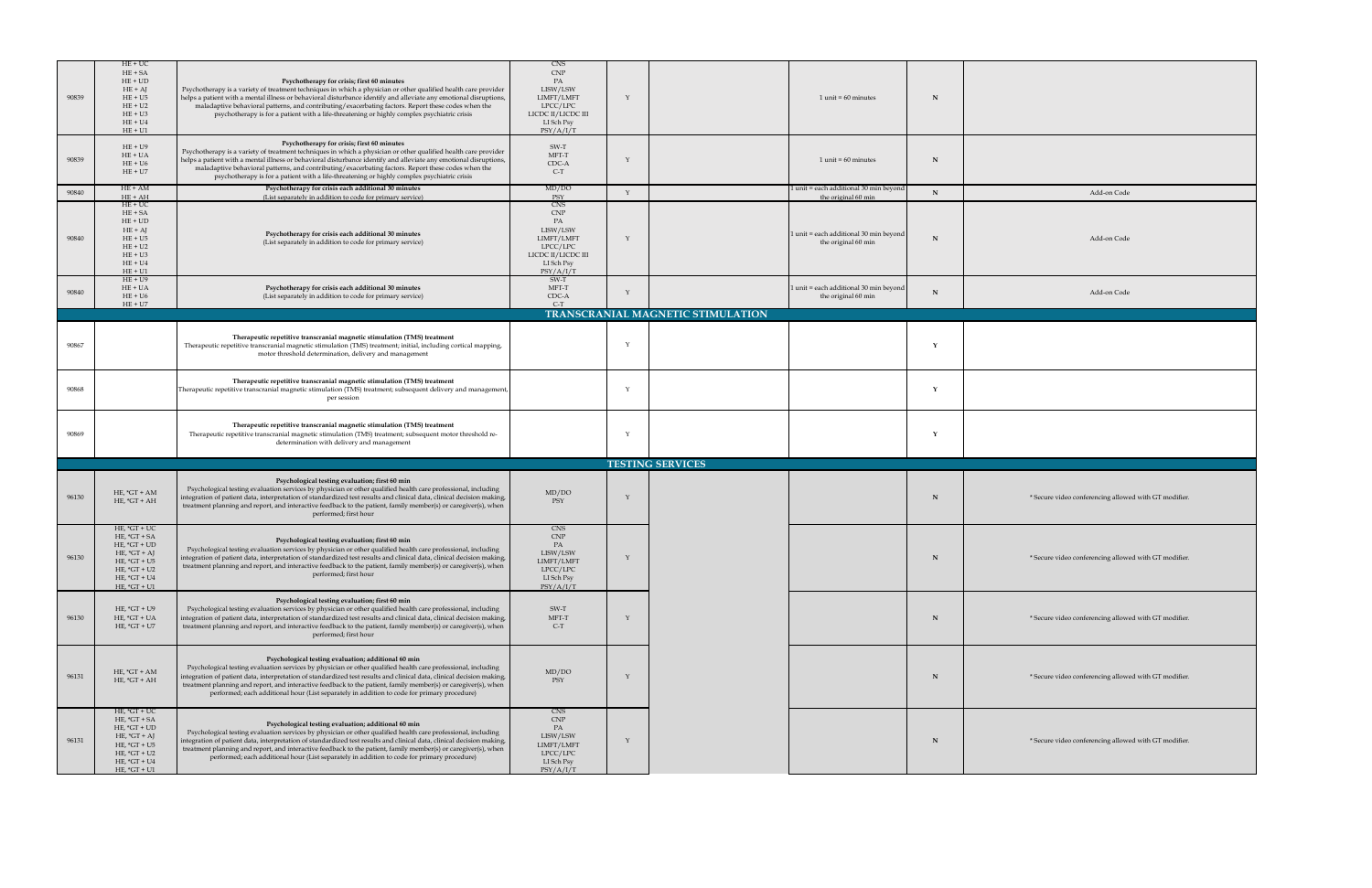| 96131 | HE, $*GT + U9$<br>HE, $*GT + UA$<br>HE, $*GT + U7$                                                                                           | Psychological testing evaluation; additional 60 min<br>Psychological testing evaluation services by physician or other qualified health care professional, including<br>integration of patient data, interpretation of standardized test results and clinical data, clinical decision making,<br>treatment planning and report, and interactive feedback to the patient, family member(s) or caregiver(s), when<br>performed; each additional hour (List separately in addition to code for primary procedure) | SW-T<br>MFT-T<br>$C-T$                                                             |                                                                     |  | * Secure video conferencing allowed with GT modifier. |
|-------|----------------------------------------------------------------------------------------------------------------------------------------------|----------------------------------------------------------------------------------------------------------------------------------------------------------------------------------------------------------------------------------------------------------------------------------------------------------------------------------------------------------------------------------------------------------------------------------------------------------------------------------------------------------------|------------------------------------------------------------------------------------|---------------------------------------------------------------------|--|-------------------------------------------------------|
| 96136 | HE, $*GT + AM$<br>$HE, *GT + AH$                                                                                                             | Psychological or neuropsychological test administration; first 30 min<br>Psychological or neuropsychological test administration and scoring by physician or other qualified health care<br>professional, two or more tests, any method;                                                                                                                                                                                                                                                                       | MD/DO<br>PSY                                                                       |                                                                     |  | * Secure video conferencing allowed with GT modifier. |
| 96136 | HE, $*GT + UC$<br>HE, $*GT + SA$<br>$HE, *GT + UD$<br>HE, $*GT + AJ$<br>HE, $*GT + US$<br>$HE, *GT + U2$<br>HE, $*GT + U4$<br>$HE, *GT + U1$ | Psychological or neuropsychological test administration; first 30 min<br>Psychological or neuropsychological test administration and scoring by physician or other qualified health care<br>professional, two or more tests, any method;                                                                                                                                                                                                                                                                       | CNS<br><b>CNP</b><br>LISW/LSW<br>LIMFT/LMFT<br>LPCC/LPC<br>LI Sch Psy<br>PSY/A/I/T |                                                                     |  | * Secure video conferencing allowed with GT modifier. |
| 96136 | HE, $*GT + U9$<br>$HE, *GT + UA$<br>HE, $*GT + U7$                                                                                           | Psychological or neuropsychological test administration; first 30 min<br>Psychological or neuropsychological test administration and scoring by physician or other qualified health care<br>professional, two or more tests, any method;                                                                                                                                                                                                                                                                       | SW-T<br>MFT-T<br>$C-T$                                                             |                                                                     |  | * Secure video conferencing allowed with GT modifier. |
| 96137 | HE, $*GT + AM$<br>$HE, *GT + AH$                                                                                                             | Psychological or neuropsychological test administration; additional 30 min<br>Psychological or neuropsychological test administration and scoring by physician or other qualified health care<br>professional, two or more tests, any method; each additional 30 minutes (List separately in addition to code for<br>primary procedure)                                                                                                                                                                        | MD/DO<br>PSY                                                                       |                                                                     |  | * Secure video conferencing allowed with GT modifier. |
| 96137 | HE, $*GT + UC$<br>$HE, *GT + SA$<br>$HE, *GT + UD$<br>HE, $*GT + AJ$<br>HE, $*GT + US$<br>$HE, *GT + U2$<br>HE, $*GT + U4$<br>$HE, *GT + U1$ | Psychological or neuropsychological test administration; additional 30 min<br>Psychological or neuropsychological test administration and scoring by physician or other qualified health care<br>professional, two or more tests, any method; each additional 30 minutes (List separately in addition to code for<br>primary procedure)                                                                                                                                                                        | CNS<br><b>CNP</b><br>LISW/LSW<br>LIMFT/LMFT<br>LPCC/LPC<br>LI Sch Psy<br>PSY/A/I/T |                                                                     |  | * Secure video conferencing allowed with GT modifier. |
| 96137 | HE, $*GT + U9$<br>$HE, *GT + UA$<br>HE, $*GT + U7$                                                                                           | Psychological or neuropsychological test administration; additional 30 min<br>Psychological or neuropsychological test administration and scoring by physician or other qualified health care<br>professional, two or more tests, any method; each additional 30 minutes (List separately in addition to code for<br>primary procedure)                                                                                                                                                                        | SW-T<br>MFT-T<br>$C-T$                                                             |                                                                     |  | * Secure video conferencing allowed with GT modifier. |
| 96112 | $HE, *GT + AM$<br>$HE, *GT + AH$                                                                                                             | Developmental Testing; first hour<br>Developmental test administration (including assessment of fine and/or gross motor, language, cognitive level,<br>social, memory and/or executive functions by standardized developmental instruments when performed), by<br>physician or other qualified health care professional, with interpretation and report                                                                                                                                                        | MD/DO<br>PSY                                                                       | CareSource has opted not to have limits or PA<br>on these services. |  | * Secure video conferencing allowed with GT modifier. |
| 96112 | $HE, *GT + UC$<br>$HE, *GT + SA$<br>HE, $*GT + UD$<br>HE, $*GT + AJ$<br>HE, $*GT + US$<br>$HE, *GT + U2$<br>$HE, *GT + U4$<br>HE, $*GT + U1$ | Developmental Testing; first hour<br>Developmental test administration (including assessment of fine and/or gross motor, language, cognitive level,<br>social, memory and/or executive functions by standardized developmental instruments when performed), by<br>physician or other qualified health care professional, with interpretation and report                                                                                                                                                        | CNS<br><b>CNP</b><br>LISW/LSW<br>LIMFT/LMFT<br>LPCC/LPC<br>LI Sch Psy<br>PSY/A/I/T |                                                                     |  | * Secure video conferencing allowed with GT modifier. |
| 96112 | HE, $*GT + U9$<br>$HE, *GT + UA$<br>HE, $*GT + U7$                                                                                           | Developmental Testing; first hour<br>Developmental test administration (including assessment of fine and/or gross motor, language, cognitive level,<br>social, memory and/or executive functions by standardized developmental instruments when performed), by<br>physician or other qualified health care professional, with interpretation and report                                                                                                                                                        | SW-T<br>MFT-T<br>$C-T$                                                             |                                                                     |  | * Secure video conferencing allowed with GT modifier. |
| 96113 | HE, $*GT + AM$<br>$HE, *GT + AH$                                                                                                             | Developmental Testing ; additonal 30 min<br>Developmental test administration (including assessment of fine and/or gross motor, language, cognitive level,<br>social, memory and/or executive functions by standardized developmental instruments when performed), by<br>$ $ physician or other qualified health care professional, with interpretation and report; (List separately in addition to<br>code for primary procedure)                                                                             | MD/DO<br>PSY                                                                       |                                                                     |  | * Secure video conferencing allowed with GT modifier. |
| 96113 | HE, $*GT + UC$<br>HE, $*GT + SA$<br>HE, $*GT + UD$<br>$HE, *GT + AJ$<br>HE, $*GT + US$<br>$HE, *GT + U2$<br>HE, $*GT + U4$<br>$HE, *GT + U1$ | Developmental Testing ; additonal 30 min<br>Developmental test administration (including assessment of fine and/or gross motor, language, cognitive level,<br>social, memory and/or executive functions by standardized developmental instruments when performed), by<br>physician or other qualified health care professional, with interpretation and report; (List separately in addition to<br>code for primary procedure)                                                                                 | CNS<br><b>CNP</b><br>LISW/LSW<br>LIMFT/LMFT<br>LPCC/LPC<br>LI Sch Psy<br>PSY/A/I/T |                                                                     |  | * Secure video conferencing allowed with GT modifier. |
| 96113 | HE, $*GT + U9$<br>$HE, *GT + UA$<br>$HE, *GT + U7$                                                                                           | Developmental Testing; additonal 30 min<br>Developmental test administration (including assessment of fine and/or gross motor, language, cognitive level,<br>social, memory and/or executive functions by standardized developmental instruments when performed), by<br>physician or other qualified health care professional, with interpretation and report; (List separately in addition to<br>code for primary procedure)                                                                                  | SW-T<br>MFT-T<br>$C-T$                                                             |                                                                     |  | * Secure video conferencing allowed with GT modifier. |
| 96116 | $HE, *GT + AM$<br>$HE, *GT + AH$                                                                                                             | <b>Neurobehavioral Status Exam</b><br>Neurobehavioral status exam (clinical assessment of thinking, reasoning and judgment, eg, acquired knowledge,<br>attention, language, memory, planning and problem solving, and visual spatial abilities), per hour of the<br>psychologist's or physician's time, both face-to-face time with the patient and time interpreting test results and<br>preparing the report                                                                                                 | MD/DO<br>PSY                                                                       |                                                                     |  | * Secure video conferencing allowed with GT modifier. |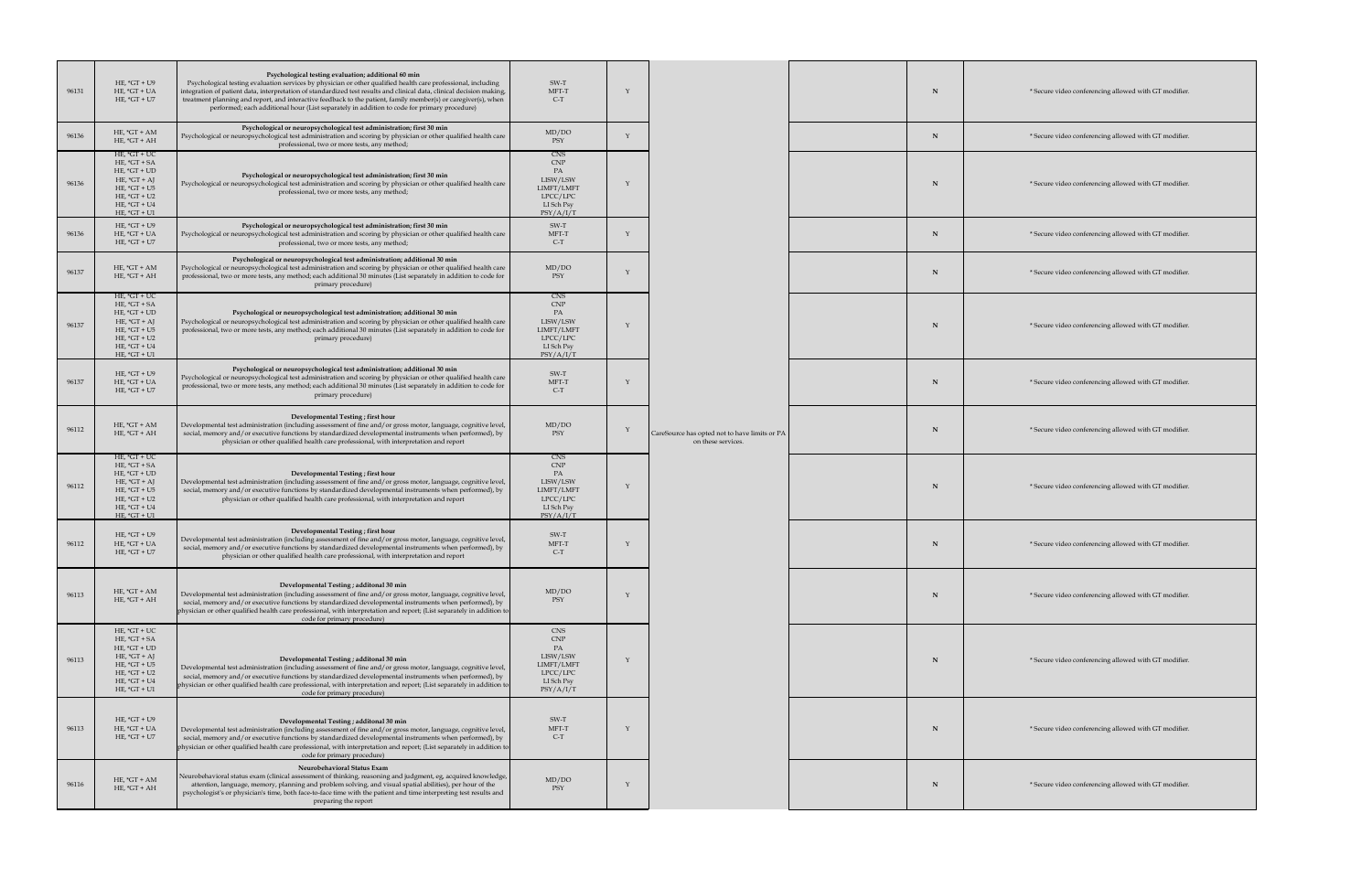| 96116 | HE, $*GT + UC$<br>$HE, *GT + SA$<br>HE, $*GT + UD$<br>$HE, *GT + U1$                                                                                                | <b>Neurobehavioral Status Exam</b><br>Neurobehavioral status exam (clinical assessment of thinking, reasoning and judgment, eg, acquired knowledge,  <br>attention, language, memory, planning and problem solving, and visual spatial abilities), per hour of the<br>psychologist's or physician's time, both face-to-face time with the patient and time interpreting test results and<br>preparing the report                                                                                                                                                                                                                                                                                                                                                                                                                                                             | CNS<br>CNP<br>PA<br>PSY/A/I/T                                                                                                                 |                            |                                                                                                                                                                                     |   | * Secure video conferencing allowed with GT modifier. |
|-------|---------------------------------------------------------------------------------------------------------------------------------------------------------------------|------------------------------------------------------------------------------------------------------------------------------------------------------------------------------------------------------------------------------------------------------------------------------------------------------------------------------------------------------------------------------------------------------------------------------------------------------------------------------------------------------------------------------------------------------------------------------------------------------------------------------------------------------------------------------------------------------------------------------------------------------------------------------------------------------------------------------------------------------------------------------|-----------------------------------------------------------------------------------------------------------------------------------------------|----------------------------|-------------------------------------------------------------------------------------------------------------------------------------------------------------------------------------|---|-------------------------------------------------------|
| 96121 | HE, $*GT + AM$<br>$HE, *GT + AH$                                                                                                                                    | Neurobehavioral Status Exam; additional hour<br>Neurobehavioral status exam (clinical assessment of thinking, reasoning and judgment, [eg, acquired knowledge,  <br>attention, language, memory, planning and problem solving, and visual spatial abilities]), by physician or other<br>qualified health care professional, both face-to-face time with the patient and time interpreting test results and<br>preparing the report; (List separately in addition to code for primary procedure)                                                                                                                                                                                                                                                                                                                                                                              | MD/DO<br>PSY                                                                                                                                  |                            |                                                                                                                                                                                     | N | * Secure video conferencing allowed with GT modifier. |
| 96121 | HE, $*GT + UC$<br>$HE, *GT + SA$<br>HE, $*GT + UD$<br>$HE, *GT + U1$                                                                                                | Neurobehavioral Status Exam; additional hour<br>Neurobehavioral status exam (clinical assessment of thinking, reasoning and judgment, [eg, acquired knowledge,  <br>attention, language, memory, planning and problem solving, and visual spatial abilities]), by physician or other<br>qualified health care professional, both face-to-face time with the patient and time interpreting test results and<br>preparing the report; (List separately in addition to code for primary procedure)                                                                                                                                                                                                                                                                                                                                                                              | <b>CNS</b><br>$\ensuremath{\mathrm{CNP}}$<br>PA<br>PSY/A/I/T                                                                                  |                            |                                                                                                                                                                                     | N | * Secure video conferencing allowed with GT modifier. |
| 96132 | HE, $*GT + AM$<br>$HE, *GT + AH$                                                                                                                                    | Neuropsychological Testing; first hour<br>Neuropsychological testing evaluation services by physician or other qualified health care professional, including<br>integration of patient data, interpretation of standardized test results and clinical data, clinical decision making,<br>treatment planning and report, and interactive feedback to the patient, family member(s) or caregiver(s), when<br>performed                                                                                                                                                                                                                                                                                                                                                                                                                                                         | MD/DO<br>PSY                                                                                                                                  |                            |                                                                                                                                                                                     | N | * Secure video conferencing allowed with GT modifier. |
| 96132 | $HE, *GT + UC$<br>$HE, *GT + SA$<br>$HE, *GT + UD$<br>$HE, *GT + U1$                                                                                                | Neuropsychological Testing; first hour<br>Neuropsychological testing evaluation services by physician or other qualified health care professional, including<br>integration of patient data, interpretation of standardized test results and clinical data, clinical decision making,<br>treatment planning and report, and interactive feedback to the patient, family member(s) or caregiver(s), when<br>performed                                                                                                                                                                                                                                                                                                                                                                                                                                                         | CNS<br>CNP<br>PA<br>PSY/A/I/T                                                                                                                 |                            |                                                                                                                                                                                     | N | * Secure video conferencing allowed with GT modifier. |
| 96133 | $HE, *GT + AM$<br>$HE, *GT + AH$                                                                                                                                    | Neuropsychological Testing; additonal hour<br>Neuropsychological testing evaluation services by physician or other qualified health care professional, including<br>integration of patient data, interpretation of standardized test results and clinical data, clinical decision making,<br>treatment planning and report, and interactive feedback to the patient, family member(s) or caregiver(s), when<br>performed                                                                                                                                                                                                                                                                                                                                                                                                                                                     | MD/DO<br>PSY                                                                                                                                  |                            |                                                                                                                                                                                     | N | * Secure video conferencing allowed with GT modifier. |
| 96133 | $HE, *GT + UC$<br>$HE, *GT + SA$<br>$HE, *GT + UD$<br>$HE, *GT + U1$                                                                                                | Neuropsychological Testing; additonal hour<br>Neuropsychological testing evaluation services by physician or other qualified health care professional, including<br>integration of patient data, interpretation of standardized test results and clinical data, clinical decision making,<br>treatment planning and report, and interactive feedback to the patient, family member(s) or caregiver(s), when<br>performed                                                                                                                                                                                                                                                                                                                                                                                                                                                     | CNS<br>CNP<br>PA<br>PSY/A/I/T                                                                                                                 |                            |                                                                                                                                                                                     | N | * Secure video conferencing allowed with GT modifier. |
|       |                                                                                                                                                                     |                                                                                                                                                                                                                                                                                                                                                                                                                                                                                                                                                                                                                                                                                                                                                                                                                                                                              | MD/DO                                                                                                                                         | <b>ASSESSMENT SERVICES</b> |                                                                                                                                                                                     |   |                                                       |
| G0396 | $HE + AM$<br>$HE + AH$<br>$HE+UC$<br>$HE + SA$<br>$HE + UD$<br>$HE + TD$<br>$HE + TE$<br>$HE + AJ$<br>$HE + U5$<br>$HE + U2$<br>$HE + U3$<br>$HE + U4$<br>$HE + U1$ | Screening, Brief Intervention and Referral to Treatment 15-30 minutes<br>Alcohol and substance abuse may be assessed by several different methods, including a drug abuse screening test<br>(DAST) and an alcohol use disorder identification test (SBIRT).                                                                                                                                                                                                                                                                                                                                                                                                                                                                                                                                                                                                                  | PSY<br><b>CNS</b><br><b>CNP</b><br>LPN<br>LISW/LSW<br>LIMFT/LMFT<br>LPCC/LPC<br>LICDC II/LICDC III<br>LI Sch Psy<br>PSY/A/I/T                 |                            | Encounter from 15 to 30 min                                                                                                                                                         | N |                                                       |
| G0396 | $HE + U9$<br>$HE + UA$<br>$HE + U7$                                                                                                                                 | Screening, Brief Intervention and Referral to Treatment 15-30 minutes<br>Alcohol and substance abuse may be assessed by several different methods, including a drug abuse screening test<br>(DAST) and an alcohol use disorder identification test (SBIRT).                                                                                                                                                                                                                                                                                                                                                                                                                                                                                                                                                                                                                  | SW-T<br>MFT-T<br>$C-T$                                                                                                                        |                            | Encounter from 15 to 30 min                                                                                                                                                         | N |                                                       |
| G0397 | $HE + AM$<br>$HE + AH$<br>$HE+UC$<br>$HE + SA$<br>$HE + UD$<br>$HE + TD$<br>$HE + TE$<br>$HE + AI$<br>$HE + U5$<br>$HE + U2$<br>$HE + U3$<br>$HE + U4$<br>$HE + U1$ | <b>Screening, Brief Intervention and Referral to Treatment over 30 minutes</b><br>Alcohol and substance abuse may be assessed by several different methods, including a drug abuse screening test<br>(DAST) and an alcohol use disorder identification test (SBIRT).                                                                                                                                                                                                                                                                                                                                                                                                                                                                                                                                                                                                         | MD/DO<br>PSY<br><b>CNS</b><br><b>CNP</b><br><b>LPN</b><br>LISW/LSW<br>LIMFT/LMFT<br>LPCC/LPC<br>LICDC II/LICDC III<br>LI Sch Psy<br>PSY/A/I/T |                            | Encounter over 30 min                                                                                                                                                               | N |                                                       |
| G0397 | $HE + U9$<br>$HE + UA$<br>$HE + U7$                                                                                                                                 | <b>Screening, Brief Intervention and Referral to Treatment over 30 minutes</b><br>Alcohol and substance abuse may be assessed by several different methods, including a drug abuse screening test<br>(DAST) and an alcohol use disorder identification test (SBIRT).                                                                                                                                                                                                                                                                                                                                                                                                                                                                                                                                                                                                         | SW-T<br>MFT-T<br>$C-T$                                                                                                                        |                            | Encounter over 30 min                                                                                                                                                               | N |                                                       |
| H0001 | HE, $*GT + U1$<br>$HE, *GT + U9$<br>$HE, *GT + UA$<br>$HE, *GT + U7$                                                                                                | Alcohol and/or drug assessment -1 Hour-SUD<br>This code reports provision of alcohol and/or drug assessment services. A psychiatrist, clinical psychologist, or<br>other specialized health care professional or team of professionals generally provides drug and/or alcohol<br>assessments. Protocols vary, but an assessment is systematic and thorough and addresses all aspects of a patient's<br>encounters with alcohol and/or drugs. A detailed family, social, and legal history is usually solicited and<br>components may be verified independent of the patient interview. Quantity and frequency of alcohol and/or<br>drug use is documented. Physical manifestations associated with alcohol or drug use or abuse may be noted if<br>present, such as depression, mania, anxiety, etc. A physical medical examination may be a component of the<br>assessment. | PSY/A/I/T<br>SW-T<br>MFT-T<br>$C-T$                                                                                                           |                            | 1 Encounter per day                                                                                                                                                                 | N | * Secure video conferencing allowed with GT modifier. |
| H0006 | HE, $*GT + AM$<br>$HE, *GT + AH$                                                                                                                                    | <b>Case Management</b><br>Case management for patients needing services relating to alcohol or drug abuse provides assistance and care<br>coordination based on the needs of the individual. The case manager assesses the needs of the patient, assists in<br>developing plans to benefit the patient, as well as implementation of the plans, and reviews and evaluates the<br>patient's status.                                                                                                                                                                                                                                                                                                                                                                                                                                                                           | MD/DO<br>PSY                                                                                                                                  |                            | $1$ Unit = $15$ min<br>If more than six $(6)$ units are delivered<br>on the same date of service by the same<br>agency, subsequent units will be paid<br>at 50% of the above rates. |   | * Secure video conferencing allowed with GT modifier. |

| ${\bf N}$   | * Secure video conferencing all |
|-------------|---------------------------------|
| ${\bf N}$   | * Secure video conferencing all |
| ${\bf N}$   | * Secure video conferencing all |
| ${\bf N}$   | * Secure video conferencing all |
| $\mathbf N$ | * Secure video conferencing all |
| ${\bf N}$   | * Secure video conferencing all |
| ${\bf N}$   | * Secure video conferencing all |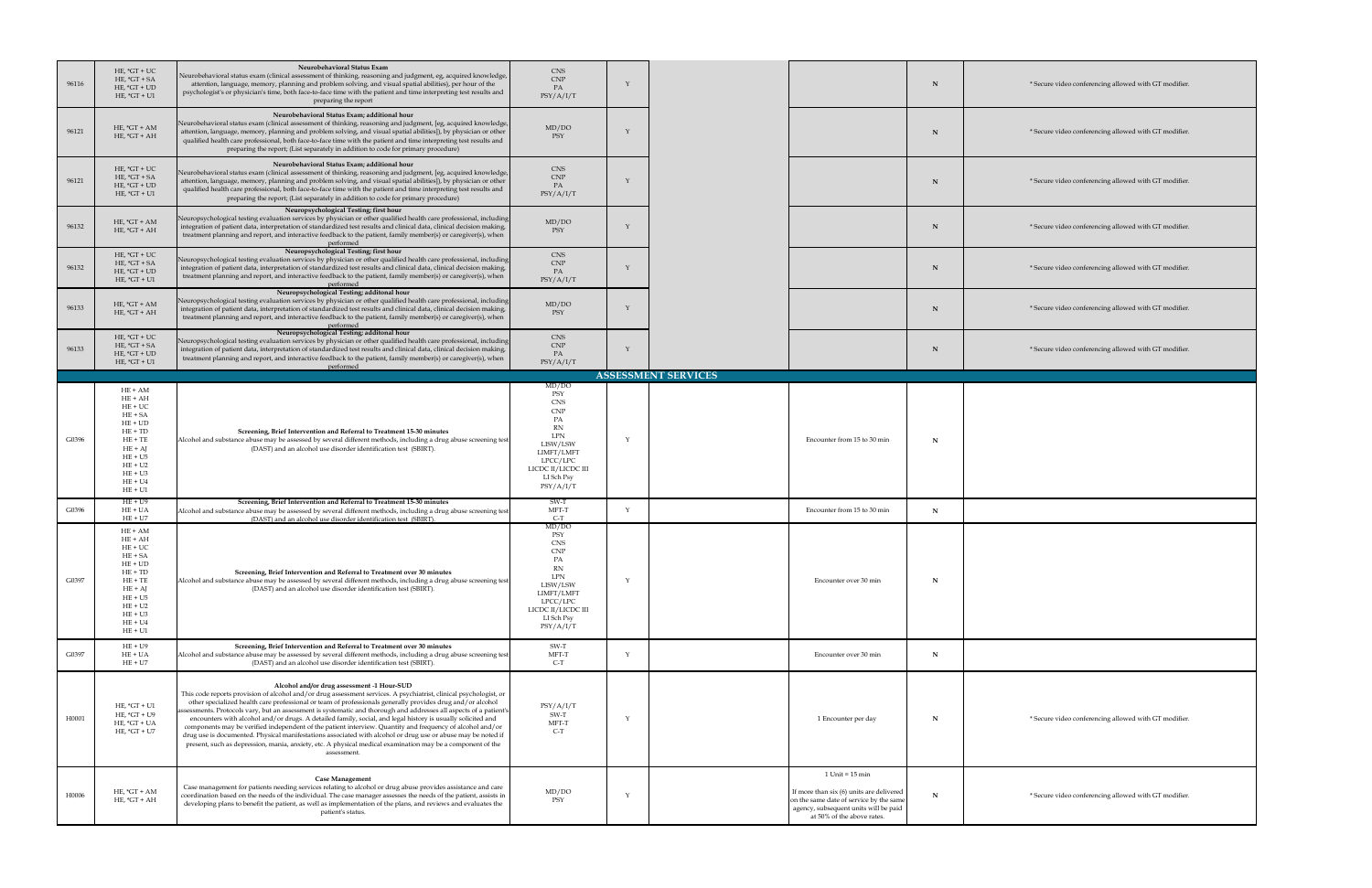| H0006             | $HE, *GT + UC$<br>$HE, *GT + SA$<br>HE, $*GT + UD$<br>HE, $*GT + AJ$<br>HE, $*GT + US$<br>$HE, *GT + U2$<br>HE, $*GT + U3$<br>HE, $*GT + U4$<br>HE, $*GT + U1$ | <b>Case Management</b><br>Case management for patients needing services relating to alcohol or drug abuse provides assistance and care<br>coordination based on the needs of the individual. The case manager assesses the needs of the patient, assists in<br>developing plans to benefit the patient, as well as implementation of the plans, and reviews and evaluates the<br>patient's status.                                                                                                                                   | CNS<br><b>CNP</b><br>PA<br>LISW/LSW<br>LIMFT/LMFT<br>LPCC/LPC<br>LICDC II/LICDC III<br>LI Sch Psy<br>PSY/A/I/T  |                                           | $1$ Unit = $15$ min<br>If more than six (6) units are delivered<br>on the same date of service by the same<br>agency, subsequent units will be paid<br>at 50% of the above rates.                         |    | * Secure video conferencing all |
|-------------------|----------------------------------------------------------------------------------------------------------------------------------------------------------------|--------------------------------------------------------------------------------------------------------------------------------------------------------------------------------------------------------------------------------------------------------------------------------------------------------------------------------------------------------------------------------------------------------------------------------------------------------------------------------------------------------------------------------------|-----------------------------------------------------------------------------------------------------------------|-------------------------------------------|-----------------------------------------------------------------------------------------------------------------------------------------------------------------------------------------------------------|----|---------------------------------|
| H0006             | HE, $*GT + U9$<br>HE, $*GT + US$<br>$HE, *GT + UA$<br>$HE, *GT + U6$<br>HE, $*GT + U7$                                                                         | <b>Case Management</b><br>Case management for patients needing services relating to alcohol or drug abuse provides assistance and care<br>coordination based on the needs of the individual. The case manager assesses the needs of the patient, assists in<br>developing plans to benefit the patient, as well as implementation of the plans, and reviews and evaluates the<br>patient's status.                                                                                                                                   | SW-T<br>SW-A<br>MFT-T<br>CDC-A<br>$C-T$                                                                         |                                           | $1$ Unit = $15$ min<br>If more than six (6) units are delivered<br>on the same date of service by the same<br>agency, subsequent units will be paid<br>at 50% of the above rates.                         |    | * Secure video conferencing all |
| H0006             | $HE, *GT + HM$                                                                                                                                                 | <b>Case Management</b><br>Case management for patients needing services relating to alcohol or drug abuse provides assistance and care<br>coordination based on the needs of the individual. The case manager assesses the needs of the patient, assists in<br>developing plans to benefit the patient, as well as implementation of the plans, and reviews and evaluates the<br>patient's status.                                                                                                                                   | QMH (Less than Bachelor's<br>Degree Level - CM Specialist,<br>High School QMH or Assoc<br>QMH)                  |                                           | $1$ Unit = $15$ min<br>If more than six (6) units are delivered<br>on the same date of service by the same<br>agency, subsequent units will be paid<br>at 50% of the above rates.                         | N. | * Secure video conferencing all |
|                   |                                                                                                                                                                |                                                                                                                                                                                                                                                                                                                                                                                                                                                                                                                                      |                                                                                                                 | <b>THERAPUTIC BEHAVIOR SERVICES (TBS)</b> |                                                                                                                                                                                                           |    |                                 |
| H <sub>2019</sub> |                                                                                                                                                                | Individual Therapeutic Behavioral Services - 15 minutes<br>Therapeutic behavioral services are treatments that attempt to change unhealthy, potentially dangerous, or self-<br>destructive behaviors. It focuses on helping an individual understand how the behavior affects life and emotions.<br>Behavioral therapy is usually action-based, using techniques of classical conditioning and operant conditioning.<br>The behavior itself is the problem and the goal is to minimize or eliminate the problem.                     | MD/DO<br><b>CNS</b><br><b>CNP</b><br>PA<br>PSY<br><b>LISW</b><br><b>LIMFT</b><br><b>LPPCC</b><br>Lic school PSY |                                           | $1$ Unit = $15$ min<br>If more than six (6) units are delivered $\vert$<br>on the same date of service by the same<br>$\vert$ agency, subsequent units will be paid $\vert$<br>at 50% of the above rates. |    |                                 |
| H2019             | U4<br>U5<br>U2                                                                                                                                                 | Individual Therapeutic Behavioral Services - 15 minutes<br>Therapeutic behavioral services are treatments that attempt to change unhealthy, potentially dangerous, or self-<br>destructive behaviors. It focuses on helping an individual understand how the behavior affects life and emotions.<br>Behavioral therapy is usually action-based, using techniques of classical conditioning and operant conditioning.<br>The behavior itself is the problem and the goal is to minimize or eliminate the problem.                     | LSW<br>LMFT<br><b>LPC</b>                                                                                       |                                           | $1$ Unit = $15$ min<br>If more than six $(6)$ units are delivered  <br>on the same date of service by the same<br>agency, subsequent units will be paid<br>at 50% of the above rates.                     | N  |                                 |
| H <sub>2019</sub> | $HE + U1$ , $HO$<br>$HE + U9$ , $HO$<br>$HE + US$ , $HO$<br>$HE + UA$ , $HO$<br>$HE + U7$ , $HO$<br>$HE + HO$                                                  | Individual Therapeutic Behavioral Services - 15 minutes Master's Office<br>Therapeutic behavioral services are treatments that attempt to change unhealthy, potentially dangerous, or self-<br>destructive behaviors. It focuses on helping an individual understand how the behavior affects life and emotions.<br>Behavioral therapy is usually action-based, using techniques of classical conditioning and operant conditioning.<br>The behavior itself is the problem and the goal is to minimize or eliminate the problem.     | $PSY-A/I/T$<br>SW-T<br>SW-A<br>MFT-T<br>$C-T$<br>(With Master's Degree)<br><b>QMH</b> Spec Master's             |                                           | $1$ Unit = $15$ min<br>If more than six (6) units are delivered<br>on the same date of service by the same<br>agency, subsequent units will be paid<br>at 50% of the above rates.                         | N  |                                 |
| H <sub>2019</sub> | $HE + U9$ , $HN$<br>$HE + US$ , $HN$<br>$HE + UA$ , $HN$<br>$HE + U7$ , $HN$<br>$HE + HN$<br>$HE + UK$                                                         | Individual Therapeutic Behavioral Services - 15 minutes Bachelor's Office<br>Therapeutic behavioral services are treatments that attempt to change unhealthy, potentially dangerous, or self-<br>destructive behaviors. It focuses on helping an individual understand how the behavior affects life and emotions.<br>Behavioral therapy is usually action-based, using techniques of classical conditioning and operant conditioning.<br>The behavior itself is the problem and the goal is to minimize or eliminate the problem.   | SW-T<br>SW-A<br>MFT-T<br>$C-T$<br>(With Bachelor's Degree)<br>QMH Spec Bachelor's<br>QMH Spec - 3 Years' Exp    |                                           | $1$ Unit = $15$ min<br>If more than six $(6)$ units are delivered  <br>on the same date of service by the same<br>agency, subsequent units will be paid<br>at 50% of the above rates.                     | N  |                                 |
| H <sub>2019</sub> | HQ                                                                                                                                                             | <b>Group Therapeutic Behavioral Services - 15 minutes</b><br>Therapeutic behavioral services are treatments that attempt to change unhealthy, potentially dangerous, or self-<br>destructive behaviors. It focuses on helping an individual understand how the behavior affects life and emotions.<br>Behavioral therapy is usually action-based, using techniques of classical conditioning and operant conditioning.<br>The behavior itself is the problem and the goal is to minimize or eliminate the problem.                   | MD/DO<br><b>CNS</b><br><b>CNP</b><br>PA<br>PSY<br><b>LISW</b><br><b>LIMFT</b><br><b>LPPCC</b><br>Lic school PSY |                                           | $1$ Unit = $15$ min<br>If more than six $(6)$ units are delivered  <br>on the same date of service by the same<br>agency, subsequent units will be paid<br>at 50% of the above rates.                     | N  |                                 |
| H <sub>2019</sub> | $U4 + HQ$<br>$U5 + HQ$<br>$U2 + HQ$                                                                                                                            | <b>Group Therapeutic Behavioral Services - 15 minutes</b><br>Therapeutic behavioral services are treatments that attempt to change unhealthy, potentially dangerous, or self-<br>destructive behaviors. It focuses on helping an individual understand how the behavior affects life and emotions.<br>Behavioral therapy is usually action-based, using techniques of classical conditioning and operant conditioning.<br>The behavior itself is the problem and the goal is to minimize or eliminate the problem.                   | <b>LSW</b><br>LMFT<br><b>LPC</b>                                                                                |                                           | $1$ Unit = $15$ min<br>If more than six (6) units are delivered<br>on the same date of service by the same<br>$\vert$ agency, subsequent units will be paid $\vert$<br>at 50% of the above rates.         | N  |                                 |
| H <sub>2019</sub> | $HQ +$<br>$HE + U9$ , $HN$<br>$HE + US$ , $HN$<br>$HE + UA$ , $HN$<br>$HE + U7$ , $HN$<br>$HE + HN$<br>$HE + UK$                                               | <b>Group Therapeutic Behavioral Services - 15 minutes Bachelor's Office</b><br>Therapeutic behavioral services are treatments that attempt to change unhealthy, potentially dangerous, or self-<br>destructive behaviors. It focuses on helping an individual understand how the behavior affects life and emotions.<br>Behavioral therapy is usually action-based, using techniques of classical conditioning and operant conditioning.<br>The behavior itself is the problem and the goal is to minimize or eliminate the problem. | SW-T<br>SW-A<br>MFT-T<br>$C-T$<br>(With Bachelor's Degree)<br>QMH Spec Bachelor's<br>QMH Spec - 3 Years' Exp    |                                           | $1$ Unit = $15$ min<br>If more than six (6) units are delivered<br>on the same date of service by the same<br>agency, subsequent units will be paid<br>at 50% of the above rates.                         | N  |                                 |
| H <sub>2019</sub> | $HQ +$<br>$HE + U1$ , $HO$<br>$HE + U9$ , $HO$<br>$HE + US$ , $HO$<br>$HE + UA$ , $HO$<br>$HE + U7$ , $HO$<br>$HE + HO$                                        | <b>Group Therapeutic Behavioral Services - 15 minutes Master's Office</b><br>Therapeutic behavioral services are treatments that attempt to change unhealthy, potentially dangerous, or self-<br>destructive behaviors. It focuses on helping an individual understand how the behavior affects life and emotions.<br>Behavioral therapy is usually action-based, using techniques of classical conditioning and operant conditioning.<br>The behavior itself is the problem and the goal is to minimize or eliminate the problem.   | $PSY-A/I/T$<br>SW-T<br>SW-A<br>MFT-T<br>$C-T$<br>(With Master's Degree)<br>QMH Spec Master's                    |                                           | $1$ Unit = $15$ min<br>If more than six (6) units are delivered<br>on the same date of service by the same<br>$\vert$ agency, subsequent units will be paid $\vert$<br>at 50% of the above rates.         |    |                                 |

<u> 1989 - Andrea Andrew Maria (h. 1989).</u><br>Demografia allowed with GT modifier. <u> 1989 - Jan James Alexander (f. 1989)</u> allowed with GT modifier. allowed with GT modifier.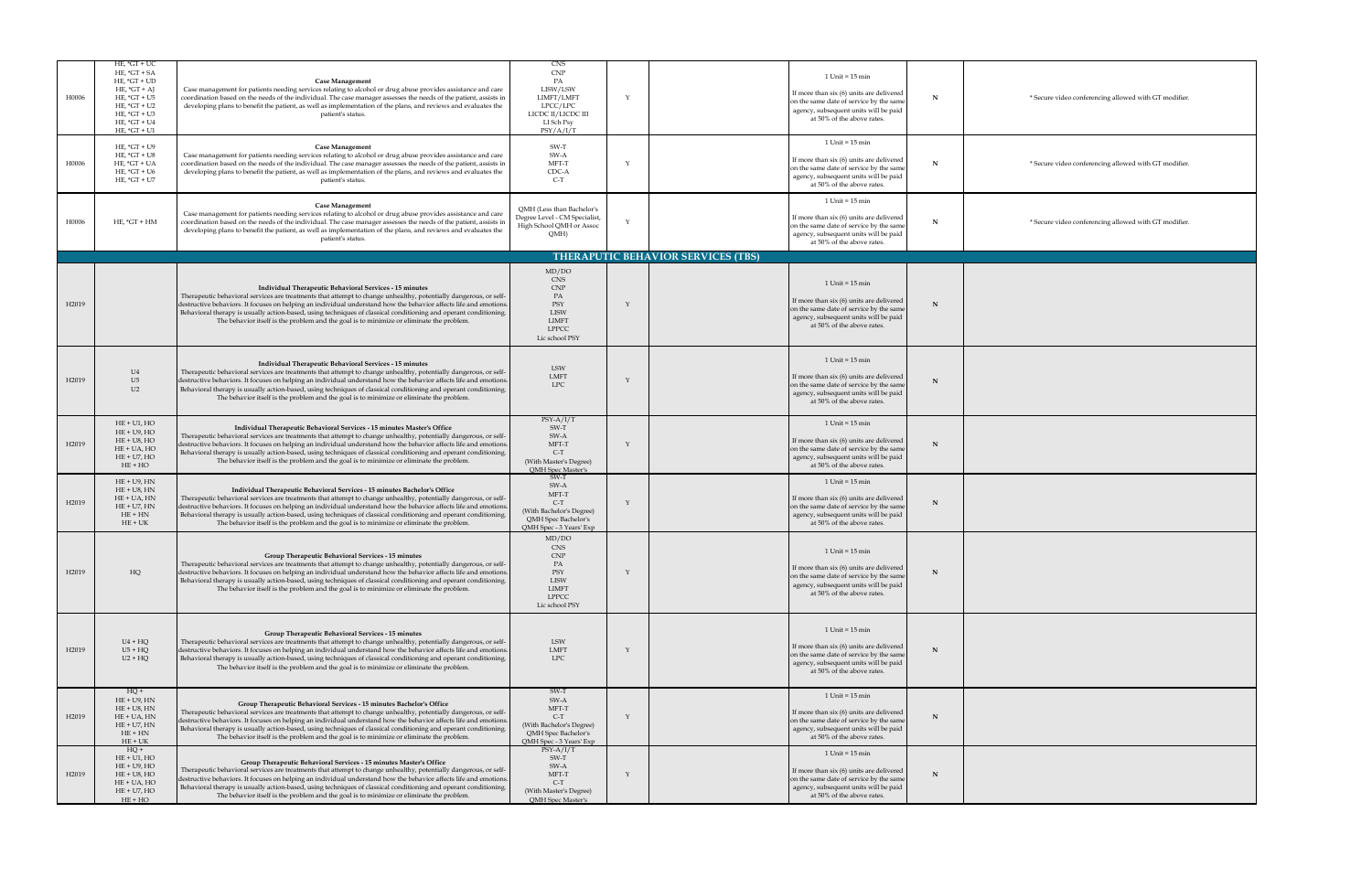| H2019             | $HE + U9$ , $HN$<br>$HE + US$ , $HN$<br>$HE + UA, HN$<br>$HE + U7$ , $HN$<br>$HE + HN$<br>$HE + UK$                                 | Individual Therapeutic Behavioral Services - 15 minutes Bachelor's - Home and Community<br>Therapeutic behavioral services are treatments that attempt to change unhealthy, potentially dangerous, or self-<br>destructive behaviors. It focuses on helping an individual understand how the behavior affects life and emotions.<br>Behavioral therapy is usually action-based, using techniques of classical conditioning and operant conditioning.<br>The behavior itself is the problem and the goal is to minimize or eliminate the problem.                                                 | SW-T<br>SW-A<br>MFT-T<br>$C-T$<br>(With Bachelor's Degree)<br>QMH Spec Bachelor's<br>QMH Spec - 3 Years' Exp | $1$ Unit = $15$ min<br>If more than six (6) units are delivered<br>on the same date of service by the same<br>agency, subsequent units will be paid<br>at 50% of the above rates. | N | All home and community-based services must be re-                                                |
|-------------------|-------------------------------------------------------------------------------------------------------------------------------------|--------------------------------------------------------------------------------------------------------------------------------------------------------------------------------------------------------------------------------------------------------------------------------------------------------------------------------------------------------------------------------------------------------------------------------------------------------------------------------------------------------------------------------------------------------------------------------------------------|--------------------------------------------------------------------------------------------------------------|-----------------------------------------------------------------------------------------------------------------------------------------------------------------------------------|---|--------------------------------------------------------------------------------------------------|
| H2019             | $HE + U1$ , $HO$<br>$HE + U9, HO$<br>$HE + US$ , $HO$<br>$HE + UA$ , $HO$<br>$HE + U7$ , $HO$<br>$HE + HO$                          | Individual Therapeutic Behavioral Services - 15 minutes Master's - Home and Community<br>Therapeutic behavioral services are treatments that attempt to change unhealthy, potentially dangerous, or self-<br>destructive behaviors. It focuses on helping an individual understand how the behavior affects life and emotions.<br>Behavioral therapy is usually action-based, using techniques of classical conditioning and operant conditioning.<br>The behavior itself is the problem and the goal is to minimize or eliminate the problem.                                                   | $PSY-A/I/T$<br>SW-T<br>SW-A<br>MFT-T<br>$C-T$<br>(With Master's Degree)<br><b>QMH</b> Spec Master's          | $1$ Unit = $15$ min<br>If more than six (6) units are delivered<br>on the same date of service by the same<br>agency, subsequent units will be paid<br>at 50% of the above rates. |   | All home and community-based services must be re-                                                |
| H2019             | $\text{KX} +$<br>$HE + U9$ , $HN$<br>$HE + US$ , $HN$<br>$HE + UA$ , $HN$<br>$HE + U7$ , $HN$<br>$HE + HN$<br>$HE + UK$             | Individual Therapeutic Behavioral Services - 15 minutes. MH Crisis by Unlicensed Practitioner<br><b>Bachelor's Office.</b><br>Therapeutic behavioral services are treatments that attempt to change unhealthy, potentially dangerous, or self-<br>destructive behaviors. It focuses on helping an individual understand how the behavior affects life and emotions.<br>Behavioral therapy is usually action-based, using techniques of classical conditioning and operant conditioning.<br>The behavior itself is the problem and the goal is to minimize or eliminate the problem.              | SW-T<br>SW-A<br>MFT-T<br>$C-T$<br>(With Bachelor's Degree)<br>QMH Spec Bachelor's<br>QMH Spec - 3 Years' Exp | $1$ Unit = $15$ min<br>If more than six (6) units are delivered<br>on the same date of service by the same<br>agency, subsequent units will be paid<br>at 50% of the above rates. |   | MH Crisis by Unlicensed Practitioner (                                                           |
| H2019             | $HQ +$<br>$HE + U1$ , $HO$<br>$HE + U9$ , $HO$<br>$HE + US$ , $HO$<br>$HE + UA, HO$<br>$HE + U7$ , $HO$<br>$HE + HO$                | Individual Therapeutic Behavioral Services - 15 minutes. MH Crisis by Unlicensed Practitioner<br><b>Master's Office.</b><br>Therapeutic behavioral services are treatments that attempt to change unhealthy, potentially dangerous, or self-<br>destructive behaviors. It focuses on helping an individual understand how the behavior affects life and emotions.<br>Behavioral therapy is usually action-based, using techniques of classical conditioning and operant conditioning.<br>The behavior itself is the problem and the goal is to minimize or eliminate the problem.                | $PSY-A/I/T$<br>SW-T<br>SW-A<br>MFT-T<br>$C-T$<br>(With Master's Degree)<br><b>QMH</b> Spec Master's          | $1$ Unit = $15$ min<br>If more than six (6) units are delivered<br>on the same date of service by the same<br>agency, subsequent units will be paid<br>at 50% of the above rates. |   | <b>MH Crisis by Unlicensed Practitioner</b>                                                      |
| H2019             | $\mathbf{K} \mathbf{X} +$<br>$HE + U9$ , $HN$<br>$HE + US$ , $HN$<br>$HE + UA$ , $HN$<br>$HE + U7$ , $HN$<br>$HE + HN$<br>$HE + UK$ | Individual Therapeutic Behavioral Services - 15 minutes. MH Crisis by Unlicensed Practitioner<br>Bachelor's Level - Home and Community.<br>Therapeutic behavioral services are treatments that attempt to change unhealthy, potentially dangerous, or self-<br>destructive behaviors. It focuses on helping an individual understand how the behavior affects life and emotions.<br>Behavioral therapy is usually action-based, using techniques of classical conditioning and operant conditioning.<br>The behavior itself is the problem and the goal is to minimize or eliminate the problem. | SW-T<br>SW-A<br>MFT-T<br>$C-T$<br>(With Bachelor's Degree)<br>QMH Spec Bachelor's<br>QMH Spec - 3 Years' Exp | $1$ Unit = $15$ min<br>If more than six (6) units are delivered<br>on the same date of service by the same<br>agency, subsequent units will be paid<br>at 50% of the above rates. |   | MH Crisis by Unlicensed Practitioner (<br>All home and community-based services must be re-      |
| H2019             | $HQ +$<br>$HE + U1$ , $HO$<br>$HE + U9$ , $HO$<br>$HE + US$ , $HO$<br>$HE + UA, HO$<br>$HE + U7$ , $HO$<br>$HE + HO$                | Individual Therapeutic Behavioral Services - 15 minutes. MH Crisis by Unlicensed Practitioner<br>Master's Level - Home and Community.<br>Therapeutic behavioral services are treatments that attempt to change unhealthy, potentially dangerous, or self-<br>destructive behaviors. It focuses on helping an individual understand how the behavior affects life and emotions.<br>Behavioral therapy is usually action-based, using techniques of classical conditioning and operant conditioning.<br>The behavior itself is the problem and the goal is to minimize or eliminate the problem.   | $PSY-A/I/T$<br>SW-T<br>SW-A<br>MFT-T<br>$C-T$<br>(With Master's Degree)<br><b>QMH</b> Spec Master's          | $1$ Unit = $15$ min<br>If more than six (6) units are delivered<br>on the same date of service by the same<br>agency, subsequent units will be paid<br>at 50% of the above rates. |   | <b>MH Crisis by Unlicensed Practitioner</b><br>All home and community-based services must be re- |
|                   |                                                                                                                                     |                                                                                                                                                                                                                                                                                                                                                                                                                                                                                                                                                                                                  |                                                                                                              | MENTAL HEALTH DAY TREATMENT SERVICES                                                                                                                                              |   |                                                                                                  |
| H2012             | $HE + AH$<br>$HE + AJ$<br>$HE + U5$<br>$HE + U2$<br>$HE + U4$                                                                       | <b>Group- Mental Health Day Treatment Per Hour up to 2 Hours</b><br>Day treatment for behavior health focuses on maintaining and improving functional abilities for the individual.<br>Clients may participate in activities in a therapeutic and social environment several times per week for several<br>hours per day to improve personal skills                                                                                                                                                                                                                                              | PSY<br>LISW/LSW<br>LIMFT/LMFT<br>LPCC/LPC<br>Lic Sch PSY                                                     | Hourly,<br>maximum of 2 per day                                                                                                                                                   |   |                                                                                                  |
| H2012             | $HE + HO$                                                                                                                           | Group- Mental Health Day Treatment Per Hour up to 2 Hours<br>Day treatment for behavior health focuses on maintaining and improving functional abilities for the individual.<br>Clients may participate in activities in a therapeutic and social environment several times per week for several<br>hours per day to improve personal skills                                                                                                                                                                                                                                                     | QMH Spec Master's                                                                                            | Hourly,<br>maximum of 2 per day                                                                                                                                                   |   |                                                                                                  |
| H2012             | $HE+HN$<br>$HE + UK$                                                                                                                | <b>Group- Mental Health Day Treatment Per Hour up to 2 Hours</b><br>Day treatment for behavior health focuses on maintaining and improving functional abilities for the individual.<br>Clients may participate in activities in a therapeutic and social environment several times per week for several<br>hours per day to improve personal skills                                                                                                                                                                                                                                              | QMH Spec Bachelor's<br>QMH Spec - 3 Years' Exp                                                               | Hourly,<br>maximum of 2 per day                                                                                                                                                   |   |                                                                                                  |
| H <sub>2012</sub> | $HE + U1$ , $HO$<br>$HE + U9$ , $HO$<br>$HE + US$ , $HO$<br>$HE + UA, HO$<br>$HE + U7$ , $HO$                                       | <b>Group- Mental Health Day Treatment Per Hour up to 2 Hours</b><br>Day treatment for behavior health focuses on maintaining and improving functional abilities for the individual.<br>Clients may participate in activities in a therapeutic and social environment several times per week for several<br>hours per day to improve personal skills                                                                                                                                                                                                                                              | $PSY-A/I/T$<br>SW-T<br>SW-A<br>MFT-T<br>$C-T$<br>(With Master's Degree)                                      | Hourly,<br>maximum of 2 per day                                                                                                                                                   |   | <b>Unlicensed Master's Level</b>                                                                 |
| H2012             | $HE + U1$ , $HN$<br>$HE + U9$ , $HN$<br>$HE + US$ , $HN$<br>$HE + UA$ , $HN$<br>$HE + U7$ , $HN$                                    | Group- Mental Health Day Treatment Per Hour up to 2 Hours<br>Day treatment for behavior health focuses on maintaining and improving functional abilities for the individual.<br>Clients may participate in activities in a therapeutic and social environment several times per week for several<br>hours per day to improve personal skills                                                                                                                                                                                                                                                     | $PSY-A/I/T$<br>SW-T<br>SW-A<br>MFT-T<br>$C-T$<br>(With Bachelor's Degree)                                    | Hourly,<br>maximum of 2 per day                                                                                                                                                   |   | <b>Unlicensed Bachelor's Level</b>                                                               |
|                   |                                                                                                                                     |                                                                                                                                                                                                                                                                                                                                                                                                                                                                                                                                                                                                  |                                                                                                              |                                                                                                                                                                                   |   |                                                                                                  |

**Now and set of the reported with RCC 0671 Now and set of the reported with RCC 0671 Mand Crisis by Crisis by Angle Practitioner (Bachelor's)** Practitioner (Master's) *Practitioner (Bachelor's)* es must be reported with RCC 0671 Practitioner (Master's) es must be reported with RCC 0671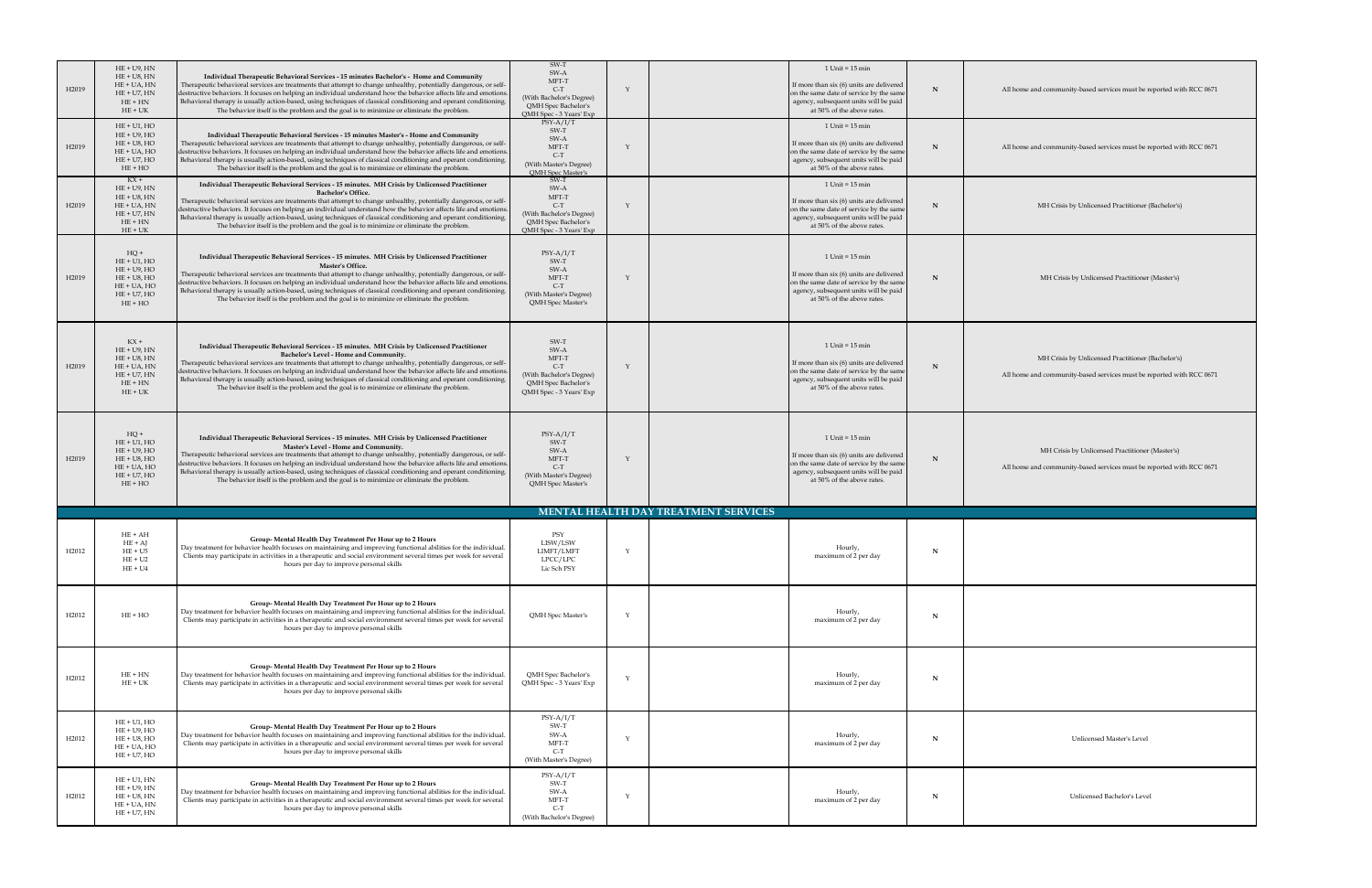| H <sub>2020</sub> | $HE + AH$<br>$HE + AJ$<br>$HE + U5$<br>$HE + U2$<br>$HE + U4$                                                                                                                                                                                                                                                                                                                | <b>Mental Health Day Treatment-Per Diem</b><br>Therapeutic behavioral services are treatments that attempt to change unhealthy, potentially dangerous, or self-<br>destructive behaviors. It focuses on helping an individual understand how the behavior affects life and emotions.<br>Behavioral therapy is usually action-based, using techniques of classical conditioning and operant conditioning.<br>The behavior itself is the problem and the goal is to minimize or eliminate the problem.                | PSY<br>LISW/LSW<br>LIMFT/LMFT<br>LPCC/LPC<br>Lic Sch PSY                                                                                                                                                                                                                                               | N<br>Per Diem                                                                                                                                                                                      |                                 |
|-------------------|------------------------------------------------------------------------------------------------------------------------------------------------------------------------------------------------------------------------------------------------------------------------------------------------------------------------------------------------------------------------------|---------------------------------------------------------------------------------------------------------------------------------------------------------------------------------------------------------------------------------------------------------------------------------------------------------------------------------------------------------------------------------------------------------------------------------------------------------------------------------------------------------------------|--------------------------------------------------------------------------------------------------------------------------------------------------------------------------------------------------------------------------------------------------------------------------------------------------------|----------------------------------------------------------------------------------------------------------------------------------------------------------------------------------------------------|---------------------------------|
| H <sub>2020</sub> | $HE + UK$                                                                                                                                                                                                                                                                                                                                                                    | <b>Mental Health Day Treatment-Per Diem</b><br>Therapeutic behavioral services are treatments that attempt to change unhealthy, potentially dangerous, or self-<br>destructive behaviors. It focuses on helping an individual understand how the behavior affects life and emotions.<br>Behavioral therapy is usually action-based, using techniques of classical conditioning and operant conditioning.<br>The behavior itself is the problem and the goal is to minimize or eliminate the problem.                | <b>UK</b>                                                                                                                                                                                                                                                                                              | Per Diem<br>N                                                                                                                                                                                      |                                 |
| H <sub>2020</sub> | $HE + U1$ , $HO$<br>$HE + U9$ , $HO$<br>$HE + US$ , $HO$<br>$HE + UA$ , $HO$<br>$HE + U7$ , $HO$<br>$HE + HO$                                                                                                                                                                                                                                                                | <b>Mental Health Day Treatment-Per Diem</b><br>Therapeutic behavioral services are treatments that attempt to change unhealthy, potentially dangerous, or self-<br>destructive behaviors. It focuses on helping an individual understand how the behavior affects life and emotions.<br>Behavioral therapy is usually action-based, using techniques of classical conditioning and operant conditioning.<br>The behavior itself is the problem and the goal is to minimize or eliminate the problem.                | $PSY-A/I/T$<br>SW-T<br>SW-A<br>MFT-T<br>$C-T$<br>(With Master's Degree)<br><b>QMH</b> Spec Master's                                                                                                                                                                                                    | Per Diem<br>N                                                                                                                                                                                      |                                 |
| H <sub>2020</sub> | $HE + U1$ , $HN$<br>$HE + U9$ , $HN$<br>$HE + US$ , $HN$<br>$HE + UA$ , $HN$<br>$HE + U7$ , $HN$<br>$HE+HN$<br>$HE + UK$                                                                                                                                                                                                                                                     | <b>Mental Health Day Treatment-Per Diem</b><br>Therapeutic behavioral services are treatments that attempt to change unhealthy, potentially dangerous, or self-<br>destructive behaviors. It focuses on helping an individual understand how the behavior affects life and emotions.<br>Behavioral therapy is usually action-based, using techniques of classical conditioning and operant conditioning.<br>The behavior itself is the problem and the goal is to minimize or eliminate the problem.                | $PSY-A/I/T$<br>SW-T<br>SW-A<br>MFT-T<br>$C-T$<br>(With Bachelor's Degree)<br>QMH Spec Bachelor's<br>QMH Spec - 3 Years' Exp                                                                                                                                                                            | Per Diem<br>N                                                                                                                                                                                      |                                 |
|                   |                                                                                                                                                                                                                                                                                                                                                                              |                                                                                                                                                                                                                                                                                                                                                                                                                                                                                                                     |                                                                                                                                                                                                                                                                                                        | <b>Community Psychiatric Supportive Treatment (CPST) Services</b>                                                                                                                                  |                                 |
|                   |                                                                                                                                                                                                                                                                                                                                                                              | Individual- Community psychiatric supportive treatment per 15 minutes                                                                                                                                                                                                                                                                                                                                                                                                                                               |                                                                                                                                                                                                                                                                                                        | $1$ unit = $15$ min                                                                                                                                                                                |                                 |
| H0036             | $HE, *GT + AM$<br>$HE, *GT + AH$                                                                                                                                                                                                                                                                                                                                             | Community psychiatric supportive treatment programs assist individuals with persistent and severe mental<br>illness to gain and maintain independence in the community. This is done with ongoing assessments, crisis<br>$\vert$ intervention, and support. These programs may include advocacy, family education, helping in the development $\vert$<br>of activities of daily living, and managing basic needs to assist with achieving independence                                                              | MD/DO<br>PSY                                                                                                                                                                                                                                                                                           | If more than six (6) units are delivered<br>N<br>on the same date of service by the same<br>agency, subsequent units will be paid<br>at 50% of the above rates.                                    | * Secure video conferencing all |
| H0036             | HE, $*GT + UC$<br>$HE, *GT + SA$<br>HE, $*GT + UD$<br>HE, $*GT + AJ$<br>HE, $*GT + US$<br>$HE, *GT + U2$<br>HE, $*GT + U4$<br>$HE, *GT + U1$<br>HE, $*GT + U9$<br>HE, $*GT + US$<br>HE, $*GT + UA$<br>HE, $*GT + U7$<br>$HE, *GT + HO$<br>HE, $*GT + HN$<br>HE, $*GT + HM$<br>HE, $*GT + UK$                                                                                 | Individual- Community psychiatric supportive treatment per 15 minutes<br>Community psychiatric supportive treatment programs assist individuals with persistent and severe mental<br>illness to gain and maintain independence in the community. This is done with ongoing assessments, crisis<br>  intervention, and support. These programs may include advocacy, family education, helping in the development  <br>of activities of daily living, and managing basic needs to assist with achieving independence | <b>CNS</b><br><b>CNP</b><br>PA<br>LISW/LSW<br>LIMFT/LMFT<br>LPCC/LPC<br>LI Sch PSY<br>PSY/A/I/T<br>SW-T<br>SW-A<br>MFT-T<br>$C-T$<br><b>QMHS Masters</b><br>QMHS Bachelors<br>Less than Bachelor's Degree<br>Level - CM Specialist, High<br>School QMH or Assoc QMH<br>QMHS 3 yrs. + Experience        | $1$ unit = $15$ min<br>If more than six (6) units are delivered  <br>N<br>on the same date of service by the same<br>agency, subsequent units will be paid<br>at 50% of the above rates.           | * Secure video conferencing all |
| H0036             | $HE, *GT + AM, HQ$<br>$HE, *GT + AH, HQ$                                                                                                                                                                                                                                                                                                                                     | <b>Group- Community psychiatric supportive treatment per 15 minutes</b><br>Community psychiatric supportive treatment programs assist individuals with persistent and severe mental<br>illness to gain and maintain independence in the community. This is done with ongoing assessments, crisis<br>intervention, and support. These programs may include advocacy, family education, helping in the development<br>of activities of daily living, and managing basic needs to assist with achieving independence   | MD/DO<br>PSY                                                                                                                                                                                                                                                                                           | $1$ unit = $15$ min<br>If more than six (6) units are delivered<br>on the same date of service by the same<br>agency, subsequent units will be paid  <br>at 50% of the above rates.                | * Secure video conferencing all |
| H0036             | $HE$ , $*GT + UC$ , $HQ$<br>$HE, *GT + SA, HQ$<br>$HE, *GT + UD, HQ$<br>$HE, *GT + AJ, HQ$<br>$HE$ , * $GT + U5$ , $HQ$<br>$HE, *GT + U2, HQ$<br>$HE$ , $*GT + U4$ , $HQ$<br>$HE, *GT + U1, HQ$<br>HE, $*GT + U9$ , HQ<br>$HE, *GT + US, HQ$<br>HE, *GT + UA, HQ<br>$HE, *GT + U7, HQ$<br>$HE, *GT + HO, HQ$<br>$HE, *GT + HN, HQ$<br>$HE, *GT + HM, HQ$<br>$HE + UK$ , $HQ$ | <b>Group- Community psychiatric supportive treatment per 15 minutes</b><br>Community psychiatric supportive treatment programs assist individuals with persistent and severe mental<br>illness to gain and maintain independence in the community. This is done with ongoing assessments, crisis<br>intervention, and support. These programs may include advocacy, family education, helping in the development<br>of activities of daily living, and managing basic needs to assist with achieving independence   | <b>CNS</b><br><b>CNP</b><br>PA<br>LISW/LSW<br>LIMFT/LMFT<br>LPCC/LPC<br>LI Sch PSY<br>PSY/A/I/T<br>SW-T<br>SW-A<br>MFT-T<br>$C-T$<br><b>QMHS Masters</b><br><b>QMHS Bachelors</b><br>Less than Bachelor's Degree<br>Level - CM Specialist, High<br>School QMH or Assoc QMH<br>QMHS 3 yrs. + Experience | $1$ unit = $15$ min<br>If more than six (6) units are delivered<br>$\mathbf N$<br>on the same date of service by the same<br>agency, subsequent units will be paid  <br>at 50% of the above rates. | * Secure video conferencing all |
|                   |                                                                                                                                                                                                                                                                                                                                                                              |                                                                                                                                                                                                                                                                                                                                                                                                                                                                                                                     |                                                                                                                                                                                                                                                                                                        | <b>SUD RN/LPN SERVICES</b>                                                                                                                                                                         |                                 |

**N** allowed with GT modifier. **N** allowed with GT modifier. **Nowed with GT modifier. Nowed with GT modifier.**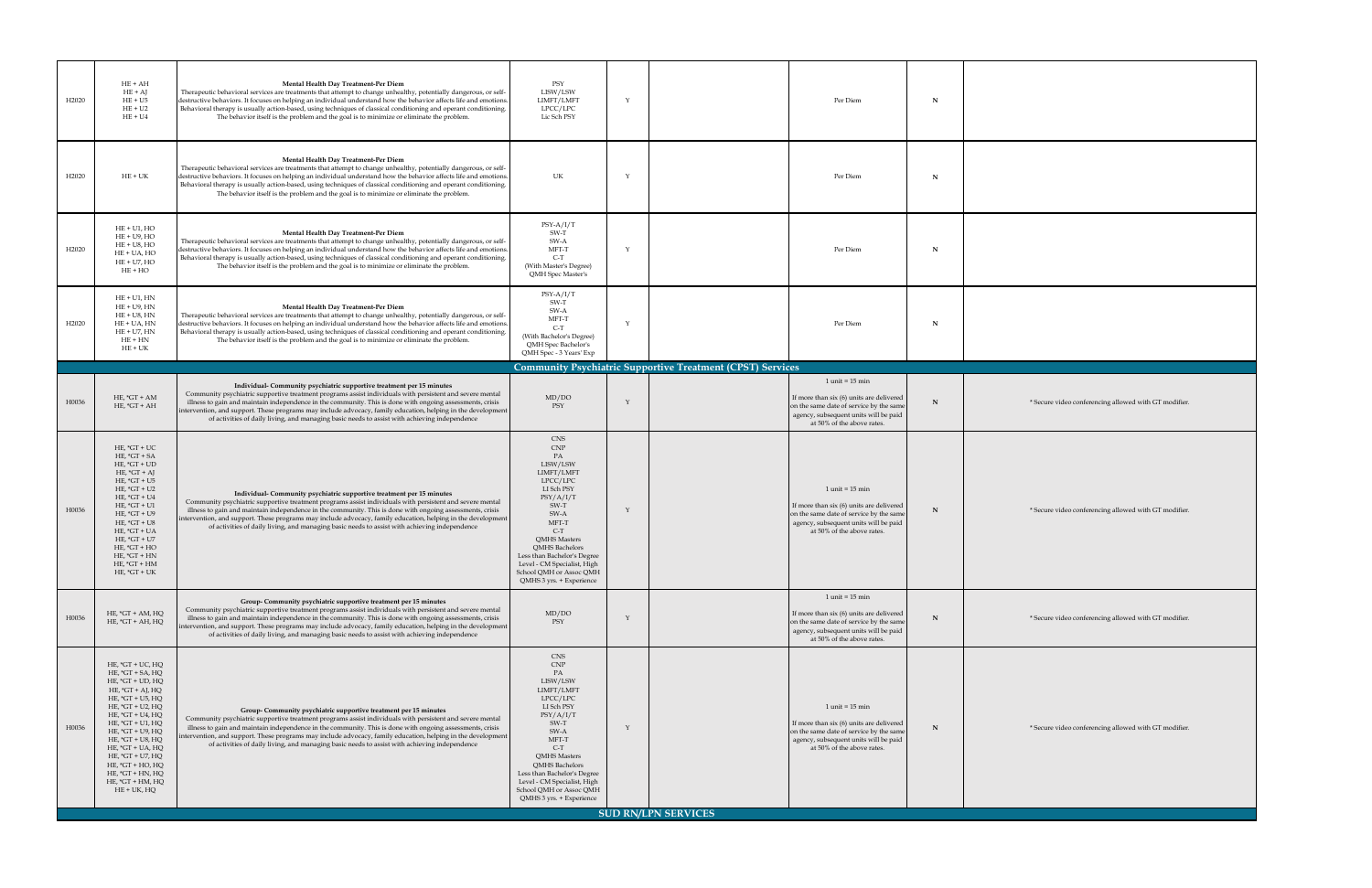| T1002             | $HE + TD$                                                                          | RN services, up to 15 minutes                                                                                                                                                                                                                                                                                                                                                                                                                                                                                                                                                                                             | <b>RN</b>                                                                                                                       |                                             | $1$ unit = 15 minutes                                                                                                                                                                 |           | <b>SUD RN services</b>                                                                       |
|-------------------|------------------------------------------------------------------------------------|---------------------------------------------------------------------------------------------------------------------------------------------------------------------------------------------------------------------------------------------------------------------------------------------------------------------------------------------------------------------------------------------------------------------------------------------------------------------------------------------------------------------------------------------------------------------------------------------------------------------------|---------------------------------------------------------------------------------------------------------------------------------|---------------------------------------------|---------------------------------------------------------------------------------------------------------------------------------------------------------------------------------------|-----------|----------------------------------------------------------------------------------------------|
| T1002             | $HE + TD$                                                                          | RN services, up to 15 minutes                                                                                                                                                                                                                                                                                                                                                                                                                                                                                                                                                                                             | RN                                                                                                                              |                                             | $1$ unit = 15 minutes                                                                                                                                                                 |           | <b>SUD RN services</b><br>All home and community-based services must be reported with RCC 06 |
| T1002             | $HE + TD$ , $HQ$                                                                   | Group-RN services, up to 15 minutes                                                                                                                                                                                                                                                                                                                                                                                                                                                                                                                                                                                       | <b>RN</b>                                                                                                                       |                                             | $1$ unit = 15 minutes                                                                                                                                                                 |           | <b>SUD RN services</b>                                                                       |
| T1002             | $HE + TD, KX$                                                                      | Group-RN services, up to 15 minutes                                                                                                                                                                                                                                                                                                                                                                                                                                                                                                                                                                                       | <b>RN</b>                                                                                                                       |                                             | $1$ unit = 15 minutes                                                                                                                                                                 |           | <b>SUD RN services - Crisis</b>                                                              |
| T1002             | $HE + TD$ , $HQ$ , $KX$                                                            | Group-RN services, up to 15 minutes                                                                                                                                                                                                                                                                                                                                                                                                                                                                                                                                                                                       | <b>RN</b>                                                                                                                       |                                             | $1$ unit = 15 minutes                                                                                                                                                                 |           | <b>SUD RN services - Crisis</b>                                                              |
| T1003             | $HE + TE$                                                                          | LPN services, up to 15 minutes                                                                                                                                                                                                                                                                                                                                                                                                                                                                                                                                                                                            | <b>LPN</b>                                                                                                                      |                                             | $1$ unit = 15 minutes                                                                                                                                                                 | <b>TT</b> | All home and community-based services must be reported with RCC 06                           |
|                   |                                                                                    |                                                                                                                                                                                                                                                                                                                                                                                                                                                                                                                                                                                                                           |                                                                                                                                 |                                             |                                                                                                                                                                                       |           | <b>SUD LPN services</b>                                                                      |
| T1003             | $HE + TE$                                                                          | LPN services, up to 15 minutes                                                                                                                                                                                                                                                                                                                                                                                                                                                                                                                                                                                            | <b>LPN</b>                                                                                                                      | <b>Psychosocial Rehabilitation Services</b> | $1$ unit = 15 minutes                                                                                                                                                                 |           | All home and community-based services must be reported with RCC 06                           |
|                   |                                                                                    |                                                                                                                                                                                                                                                                                                                                                                                                                                                                                                                                                                                                                           | SW-T                                                                                                                            |                                             |                                                                                                                                                                                       |           |                                                                                              |
| H2017             | $HE + U9$<br>$HE + U8$<br>$HE + UA$<br>$HE + U7$<br>$HE+HM$                        | <b>Psychosocial Rehabilitation -15 minutes</b><br>  Psychosocial rehabilitation services are intended to help individuals to compensate for or to eliminate functional<br>deficits and environmental and interpersonal barriers associated with their mental illness. The goal of the<br>program is to help individuals achieve the fullest possible integration as an active and productive member of<br>their family and community with the least possible ongoing professional intervention. Activities are done to<br>achieve the goals for the individual                                                            | SW-A<br>MF-T<br>$C-T$<br>QMH (Less than Bachelor's<br>Degree Level - CM Specialist,<br>High School QMH or Assoc<br>QMH          |                                             | $1$ Unit = $15$ min<br>If more than six $(6)$ units are delivered<br>on the same date of service by the same<br>agency, subsequent units will be paid<br>at 50% of the above rates.   |           |                                                                                              |
| H2017             | $HE + U9$<br>$HE + US$<br>$HE + UA$<br>$HE + U7$<br>$HE+HM$                        | <b>Psychosocial Rehabilitation service - Home and Community -15 minutes</b><br>  Psychosocial rehabilitation services are intended to help individuals to compensate for or to eliminate functional  <br>deficits and environmental and interpersonal barriers associated with their mental illness. The goal of the<br>program is to help individuals achieve the fullest possible integration as an active and productive member of<br>their family and community with the least possible ongoing professional intervention. Activities are done to<br>achieve the goals for the individual                             | SW-T<br>SW-A<br>MF-T<br>$C-T$<br>QMH (Less than Bachelor's<br>Degree Level - CM Specialist,<br>High School QMH or Assoc<br>QMH  |                                             | $1$ Unit = $15$ min                                                                                                                                                                   |           | All home and community-based services must be reported with RCC 0671                         |
| H2017             | $HE + U9, KX$<br>$HE + US$ , KX<br>$HE + UA, KX$<br>$HE + U7, KX$<br>$HE + HM, KX$ | MH Crisis by Unlicensed Practitioner (less than Bachelor's) Psychosocial Rehabilitation -15 minutes<br>Psychosocial rehabilitation services are intended to help individuals to compensate for or to eliminate functional<br>deficits and environmental and interpersonal barriers associated with their mental illness. The goal of the<br>program is to help individuals achieve the fullest possible integration as an active and productive member of<br>their family and community with the least possible ongoing professional intervention. Activities are done to<br>achieve the goals for the individual         | SW-T<br>SW-A<br>MF-T<br>QMH (Less than Bachelor's<br>Degree Level - CM Specialist,<br>High School QMH or Assoc<br>QMH)          |                                             | $1$ Unit = $15$ min<br>If more than six $(6)$ units are delivered  <br>on the same date of service by the same<br>agency, subsequent units will be paid<br>at 50% of the above rates. |           |                                                                                              |
| H2017             | $HE + U9, KX$<br>$HE + US$ , KX<br>$HE + UA, KX$<br>$HE + U7, KX$<br>$HE + HM, KX$ | MH Crisis by Unlicensed Practitioner (less than Bachelor's) Home and Community Rehabilitation -15 minutes<br>  Psychosocial rehabilitation services are intended to help individuals to compensate for or to eliminate functional<br>deficits and environmental and interpersonal barriers associated with their mental illness. The goal of the<br>program is to help individuals achieve the fullest possible integration as an active and productive member of<br>their family and community with the least possible ongoing professional intervention. Activities are done to<br>achieve the goals for the individual | SW-T<br>SW-A<br>MF-T<br>$C-T$<br>QMH (Less than Bachelor's<br>Degree Level - CM Specialist,<br>High School QMH or Assoc<br>QMH) |                                             | $1$ Unit = $15$ min                                                                                                                                                                   |           | All home and community-based services must be reported with RCC 0671                         |
|                   |                                                                                    |                                                                                                                                                                                                                                                                                                                                                                                                                                                                                                                                                                                                                           |                                                                                                                                 | (IHBT) Intensive Home Based Treatment-MH    |                                                                                                                                                                                       |           |                                                                                              |
| H <sub>2015</sub> | HE                                                                                 | Comprehensive community support services, per 15 minutes<br>Comprehensive community support services consist of mental health and substance abuse services. These<br>services assist individuals in achieving their recovery and rehabilitation goals. The program aims to reduce<br>psychiatric and addiction symptoms and to assist in developing community living skills. The services may<br>include coordination of services, support during a crisis, development of system monitoring and management<br>skills, monitoring medications, and help in developing independent living skills.                          | PSY<br><b>LISW</b><br><b>LIMFT</b><br><b>LPCC</b>                                                                               |                                             | $1$ unit = $15$ min                                                                                                                                                                   |           | Please review the ODM billing and IT Resources "ACT-IHBT Excel"                              |
| H <sub>2015</sub> | $HE + U4$<br>$HE + U5$<br>$HE + U2$                                                | Comprehensive community support services,<br>per 15 minutes<br>Comprehensive community support services consist of mental health and substance abuse services. These<br>services assist individuals in achieving their recovery and rehabilitation goals. The program aims to reduce<br>psychiatric and addiction symptoms and to assist in developing community living skills. The services may<br>include coordination of services, support during a crisis, development of system monitoring and management<br>skills, monitoring medications, and help in developing independent living skills.                       | LSW<br>LMFT<br><b>LPC</b>                                                                                                       |                                             | $1$ unit = $15$ min                                                                                                                                                                   |           | Please review the ODM billing and IT Resources "ACT-IHBT Excel"                              |
|                   |                                                                                    | <b>Behavior identification assessmen</b> t, administered by a physician or other qualified healthcare professional, each                                                                                                                                                                                                                                                                                                                                                                                                                                                                                                  |                                                                                                                                 | APPLIED BEHAVIORAL ANALYSIS (ABA) THERAPY   |                                                                                                                                                                                       |           |                                                                                              |
| 97151             |                                                                                    | 15 minutes of the physician's or other qualified healthcare professional's time face-to-face with member and/or<br>guardian(s)/caregiver(s) administering assessments and discussing findings and recommendations, and non-face<br>to-face analyzing past data, scoring/interpreting the assessment, and preparing the report/treatment plan.<br>(Attended by member and QHP)                                                                                                                                                                                                                                             | <b>BCBA</b>                                                                                                                     | 24 maximum units                            | $1$ Unit = $15$ min                                                                                                                                                                   |           |                                                                                              |
| 97152             |                                                                                    | Behavior identification supporting assessment, administered by one technician under the direction of a<br>physician or other qualified healthcare professional, face-to-face with member, each 15 minutes.<br>(Attended by member and technician (QHP may substitute for the technician))                                                                                                                                                                                                                                                                                                                                 | BCBA, BCaBA, RBT                                                                                                                |                                             | $1$ Unit = $15$ min                                                                                                                                                                   |           |                                                                                              |
| 97153             |                                                                                    | Adaptive behavior treatment by protocol, administered by technician under the direction of a physician or other<br>qualified healthcare professional, face-to-face with one member, each 15 minutes. (Attended by member and<br>technician (QHP may substitute for the technician))                                                                                                                                                                                                                                                                                                                                       | BCaBA, RBT                                                                                                                      |                                             | $1$ Unit = $15$ min                                                                                                                                                                   |           |                                                                                              |

## $s$ ervices

ces must be reported with RCC 0671

 $\cos$  must be reported with RCC 0671

ces must be reported with RCC 0671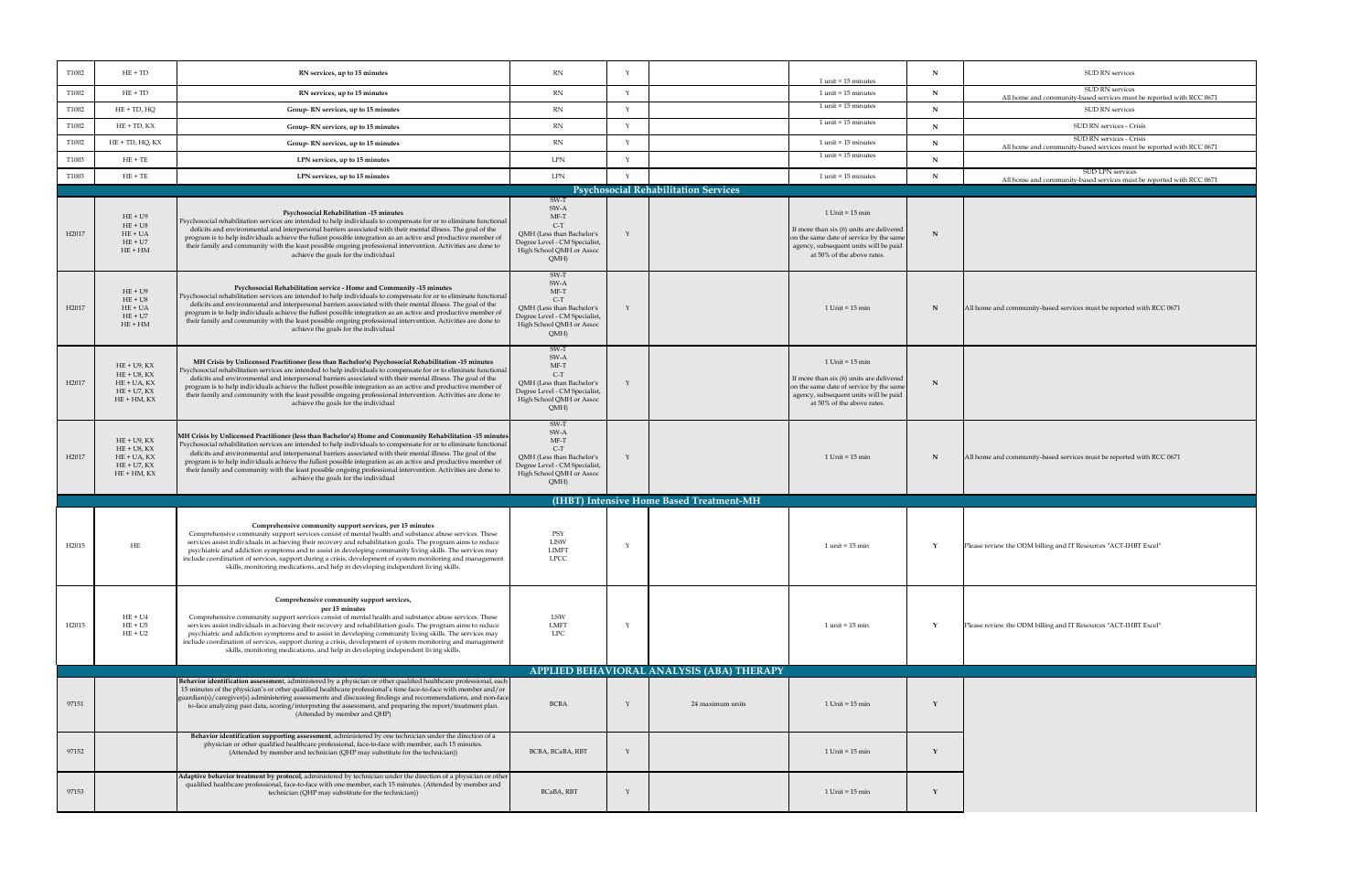| 97154 |                                                                                        | Group adaptive behavior treatment by protocol, administered by technician under the direction of a physician<br>or other qualified healthcare professional, face-to-face with two or more patients, each 15 minutes.<br>(Attended by 2 or more members and technician (QHP may substitute for technician))                                                                                                                                                                                                                                                                                                                                                                                                                                                                                                                                                                        | <b>BCaBA, RBT</b>                                                                 | $1$ Unit = $15$ min                            |                                                                                                                                                                                                                                                                                                                            |
|-------|----------------------------------------------------------------------------------------|-----------------------------------------------------------------------------------------------------------------------------------------------------------------------------------------------------------------------------------------------------------------------------------------------------------------------------------------------------------------------------------------------------------------------------------------------------------------------------------------------------------------------------------------------------------------------------------------------------------------------------------------------------------------------------------------------------------------------------------------------------------------------------------------------------------------------------------------------------------------------------------|-----------------------------------------------------------------------------------|------------------------------------------------|----------------------------------------------------------------------------------------------------------------------------------------------------------------------------------------------------------------------------------------------------------------------------------------------------------------------------|
| 97155 |                                                                                        | Adaptive behavior treatment by protocol modification, administered by physician or other qualified healthcare<br>professional, which may include simultaneous direction of technician, face-to-face with one patient, each 15<br>minutes. (Attended by member and QHP; may include technician and/or caregiver)                                                                                                                                                                                                                                                                                                                                                                                                                                                                                                                                                                   | <b>BCBA</b>                                                                       | $1$ Unit = $15$ min                            | 97151, Behavior identification assessment, can be billed a maximum of 24 units for a total of 6 hours<br>Code 97151 and 97152 can be billed for a combined total of 6 hours every 6 months after the initial<br>assessment.<br>ABA Codes listed cannot be billed together for the same amount of time for the same date of |
| 97156 |                                                                                        | Family adaptive behavior treatment guidance, administered by physician or other qualified healthcare<br>professional (with or without the member present), face-to-face with guardian(s)/caregiver(s), each 15 minutes.<br>(Attended caregiver and QHP) 97157 Multiple-family group adaptive behavior                                                                                                                                                                                                                                                                                                                                                                                                                                                                                                                                                                             | <b>BCBA</b>                                                                       | $1$ Unit = $15$ min                            | service.<br>BCBA or BCBA-D cannot bill the same amount of time, for the same date of service as the BCaBA<br>or RBT (technician).                                                                                                                                                                                          |
| 97157 |                                                                                        | Multiple-family group adaptive behavior treatment guidance, administered by physician or other qualified<br>healthcare professional (without the member present), face-to-face with multiple sets guardians/caregivers, each<br>15 minutes. (Attended caregivers of 2 or more members and QHP)                                                                                                                                                                                                                                                                                                                                                                                                                                                                                                                                                                                    | <b>BCBA</b>                                                                       | $1$ Unit = $15$ min                            | All services administered by a technician must be directed and supervised by the BCaBA, BCBA or<br>BCBA-D.<br>A maximum of 1 hour of QHP supervision can be billed for every 10 hours of RBT time.                                                                                                                         |
| 97158 |                                                                                        | Group adaptive behavior treatment with protocol modification, administered by physician or other qualified<br>healthcare professional, face-to-face with multiple members, each 15 minutes.<br>(Attended by 2 or more members and QHP)                                                                                                                                                                                                                                                                                                                                                                                                                                                                                                                                                                                                                                            | <b>BCBA</b>                                                                       | $1$ Unit = $15$ min                            |                                                                                                                                                                                                                                                                                                                            |
| 0362T |                                                                                        | Behavior identification supporting assessment, each 15 minutes of technicians' time face-to-face with a member,<br>requiring the following components: $\Box$ administered by the physician or other qualified healthcare professional<br>who is on site; $\Box$ with the assistance of two or more technicians; $\Box$ for a patient who exhibits destructive<br>behavior; $\Box$ completed in an environment that is customized, to the patient's behavior. $\Box$ (Attended by member<br>and 2 or more technicians; QHP on site)                                                                                                                                                                                                                                                                                                                                               | BCBA, BCaBA, RBT                                                                  | $1$ Unit = $15$ min                            |                                                                                                                                                                                                                                                                                                                            |
| 0373T |                                                                                        | Adaptive behavior treatment with protocol modification each 15 minutes of technicians' time face-to-face with<br>patient, requiring the following components:<br>] administered by the physician or other qualified healthcare professional who is on site; $\Box$ with the assistance of $ $<br>two or more technicians;<br>for a patient who exhibits destructive behavior;<br>$\Box$ completed in an environment that is customized, to the patient's behavior.<br>(Attended by member and 2 or more technicians; QHP on site)                                                                                                                                                                                                                                                                                                                                                 | BCBA, BCaBA, RBT,                                                                 | $1$ Unit = $15$ min                            |                                                                                                                                                                                                                                                                                                                            |
|       |                                                                                        |                                                                                                                                                                                                                                                                                                                                                                                                                                                                                                                                                                                                                                                                                                                                                                                                                                                                                   |                                                                                   | <b>SUD Partial Hospitalization Group (PHP)</b> |                                                                                                                                                                                                                                                                                                                            |
|       |                                                                                        |                                                                                                                                                                                                                                                                                                                                                                                                                                                                                                                                                                                                                                                                                                                                                                                                                                                                                   |                                                                                   |                                                |                                                                                                                                                                                                                                                                                                                            |
| H0015 | $HE + AM, TG$<br>$HE + UC$ , TG<br>$HE + SA$ , TG<br>$HE + UD$ , TG                    | <b>Partial Hospitalization Level of Care- Group Counseling ASAM Level 2.5</b><br>Services within an intensive outpatient treatment program requiring the patient to participate at least 20 or more<br>hours per week. The patient is assessed medically and psychologically, provided counseling, intervention, and<br>activity therapy or education, according to the needs of the patient and the individual's treatment plan.<br>* See BH Provider Manual on ODM website for additional information                                                                                                                                                                                                                                                                                                                                                                           | MD/DO<br><b>CNS</b><br>CNP<br>PA                                                  | Per Diem rate                                  | 11/25/2019 - Change PA requirements for PA Required day 1 versus day 30                                                                                                                                                                                                                                                    |
| H0015 | $HE + AH$ , TG<br>$HE + AJ$ , TG<br>$HE + U5$ , TG<br>$HE + U2$ , TG<br>$HE + U3$ , TG | <b>Partial Hospitalization Level of Care- Group Counseling ASAM Level 2.5</b><br>Services within an intensive outpatient treatment program requiring the patient to participate at least 20 or more<br>hours per week. The patient is assessed medically and psychologically, provided counseling, intervention, and<br>activity therapy or education, according to the needs of the patient and the individual's treatment plan.<br>* See BH Provider Manual on ODM website for additional information                                                                                                                                                                                                                                                                                                                                                                           | PSY<br>LISW/LSW<br>LIMFT/LMFT<br>LPCC/LPC<br>LICDC II/LICDC III                   | Per Diem rate                                  | 11/25/2019 - Change PA requirements for PA Required day 1 versus day 30                                                                                                                                                                                                                                                    |
| H0015 | $HE + U1$ , TG<br>$HE + U9$ , TG<br>$HE + UA$ , TG<br>$HE + U6$ , TG<br>$HE + U7$ , TG | <b>Partial Hospitalization Level of Care- Group Counseling ASAM Level 2.5</b><br>Services within an intensive outpatient treatment program requiring the patient to participate at least 20 or more<br>hours per week. The patient is assessed medically and psychologically, provided counseling, intervention, and<br>activity therapy or education, according to the needs of the patient and the individual's treatment plan.<br>* See BH Provider Manual on ODM website for additional information                                                                                                                                                                                                                                                                                                                                                                           | PSY/A/I/T<br>SW-T<br>MFT-T<br>CDC-A<br>$C-T$                                      | Per Diem rate                                  | 11/25/2019 - Change PA requirements for PA Required day 1 versus day 30                                                                                                                                                                                                                                                    |
|       |                                                                                        |                                                                                                                                                                                                                                                                                                                                                                                                                                                                                                                                                                                                                                                                                                                                                                                                                                                                                   |                                                                                   | <b>SUD RESIDENTIAL SERVICES</b>                |                                                                                                                                                                                                                                                                                                                            |
| H2034 | HE                                                                                     | <b>Clinically Managed Low Intensity Residential Treatment ASAM 3.1</b><br>Halfway house services for alcohol and chemical dependency provide a transitional living environment. These<br>services are structured to promote sobriety and independent living and to assist with continued treatment.<br>Patients are free to work or attend classes during the day and return to the facility at night.                                                                                                                                                                                                                                                                                                                                                                                                                                                                            | Agency - NPI of rendering<br>physician overseeing treatment<br>in rendering field | Per Diem                                       | Up to 30 consecutive days without prior authorization. Prior authorization then must support the<br>medical necessity of continued stay, if not, only the initial 30 consecutive days are reimbursed.<br>Applies to first two stays; any stays after that would be subject to full prior authorization.                    |
| H0012 | $HE + AM$ , $TF$<br>$HE + UC$ , TF<br>$HE + SA$ , $TF$<br>$HE + UD, TF$                | Alcohol and/or drug services: subacute detoxification (residential addiction program; inpatient) ASAM 3.2<br>Acute and subacute detoxification services in which the differentiating factor is the setting where the patient is<br>monitored for the long-term symptoms associated with the withdrawal from alcohol and/or drugs. Subacute<br>detoxification deals with severe symptoms, such as alcohol and drug cravings, that do not require immediate<br>intervention. Acute detoxification services are those in which the patient is medically managed and stabilized on<br>an inpatient hospitalization basis for severe withdrawal syndrome associated with the withdrawal from<br>alcohol/drugs. Acute withdrawal begins within hours and includes severe physical and psychological symptoms<br>that may require medical management with medications such as methadone. | Agency --<br>MD/DO<br>CNS<br><b>CNP</b><br>PA                                     | Per Diem                                       | Residential addiction program inpatient                                                                                                                                                                                                                                                                                    |
| H2036 | HE                                                                                     | Clinically Managed Population Specific High Intensity Residential Treatment<br>ASAM 3.3<br>Outpatient services for alcohol and chemical dependency are structured to promote sobriety and independent<br>living and to assist with continued treatment. Outpatient services allow patients to present for prescribed<br>treatments and therapy and to maintain an otherwise routine home life                                                                                                                                                                                                                                                                                                                                                                                                                                                                                     | Agency - NPI of rendering<br>physician overseeing treatment<br>in rendering field | Per Diem                                       | Up to 30 consecutive days without prior authorization. Prior authorization then must support the<br>medical necessity of continued stay, if not, only the initial 30 consecutive days are reimbursed.<br>Applies to first two stays; any stays after that would be subject to full prior authorization                     |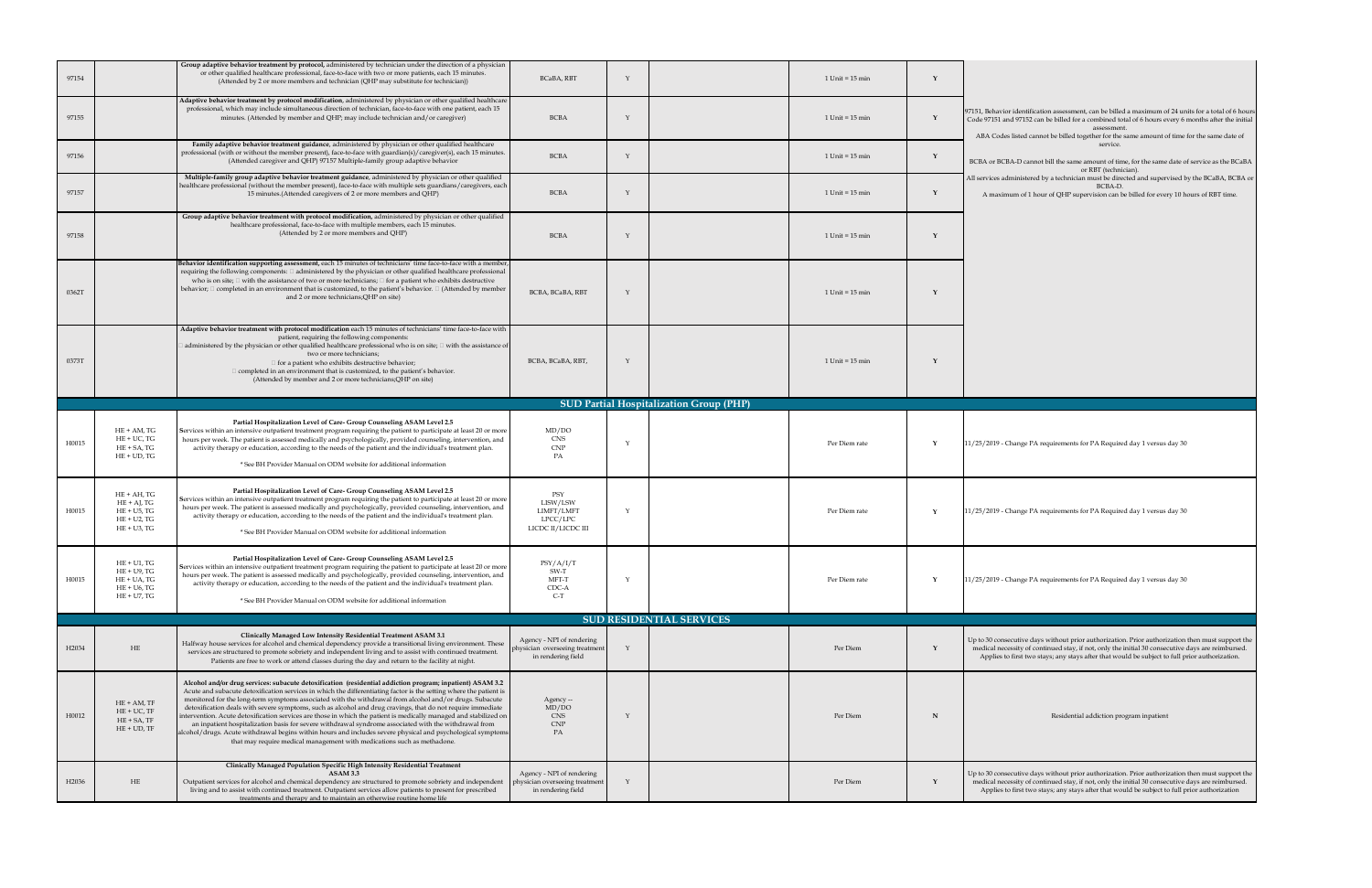| H <sub>2036</sub> | HE, HI                                                           | <b>Clinically Managed High Intensity Residential Treatment</b><br><b>ASAM 3.5</b><br>Outpatient services for alcohol and chemical dependency are structured to promote sobriety and independent<br>living and to assist with continued treatment. Outpatient services allow patients to present for prescribed                                                                                                                                                                                                                                                                                                                                                                                                                                                                                                                                                                                                                       | Agency - NPI of rendering<br>physician overseeing treatment<br>in rendering field                                   |                                                     | Up to 30 consecutive days without prior authorization. Prior authorization then must support the<br>medical necessity of continued stay, if not, only the initial 30 consecutive days are reimbursed.<br>Applies to first two stays; any stays after that would be subject to full prior authorization. All new<br>benefits and review. How to determine 1st, 2nd, 3rd stays? |
|-------------------|------------------------------------------------------------------|--------------------------------------------------------------------------------------------------------------------------------------------------------------------------------------------------------------------------------------------------------------------------------------------------------------------------------------------------------------------------------------------------------------------------------------------------------------------------------------------------------------------------------------------------------------------------------------------------------------------------------------------------------------------------------------------------------------------------------------------------------------------------------------------------------------------------------------------------------------------------------------------------------------------------------------|---------------------------------------------------------------------------------------------------------------------|-----------------------------------------------------|-------------------------------------------------------------------------------------------------------------------------------------------------------------------------------------------------------------------------------------------------------------------------------------------------------------------------------------------------------------------------------|
| H0014             | $HE + TD$                                                        | treatments and therapy and to maintain an otherwise routine home life<br>Withdrawal Management Hourly ASAM 2-1st hour billed<br>(Ambulatory Detoxification)<br>Acute and subacute detoxification services in which the differentiating factor is the setting where the patient is<br>monitored for the long-term symptoms associated with the withdrawal from alcohol and/or drugs. Subacute<br>detoxification deals with severe symptoms, such as alcohol and drug cravings, that do not require immediate<br>intervention. Acute detoxification services are those in which the patient is medically managed and stabilized on<br>an inpatient hospitalization basis for severe withdrawal syndrome associated with the withdrawal from<br> alcohol/drugs. Acute withdrawal begins within hours and includes severe physical and psychological symptoms <br>that may require medical management with medications such as methadone | RN                                                                                                                  | Per Diem<br>1 hour                                  |                                                                                                                                                                                                                                                                                                                                                                               |
| H0014             | $HE + TD, AT$                                                    | Withdrawal Management Hourly ASAM 2 -<br>2-3 hours billed<br>(Ambulatory Detoxification)<br>Acute and subacute detoxification services in which the differentiating factor is the setting where the patient is<br>monitored for the long-term symptoms associated with the withdrawal from alcohol and/or drugs. Subacute<br>detoxification deals with severe symptoms, such as alcohol and drug cravings, that do not require immediate<br>intervention. Acute detoxification services are those in which the patient is medically managed and stabilized on<br>an inpatient hospitalization basis for severe withdrawal syndrome associated with the withdrawal from<br> alcohol/drugs. Acute withdrawal begins within hours and includes severe physical and psychological symptoms <br>that may require medical management with medications such as methadone                                                                    | RN                                                                                                                  | $2 - 3$ hours                                       |                                                                                                                                                                                                                                                                                                                                                                               |
| H0014             | $HE + TE$                                                        | <b>Withdrawal Management Hourly ASAM 2</b><br>1st billed hour<br>(Ambulatory Detoxification)<br>Acute and subacute detoxification services in which the differentiating factor is the setting where the patient is<br>monitored for the long-term symptoms associated with the withdrawal from alcohol and/or drugs. Subacute<br>detoxification deals with severe symptoms, such as alcohol and drug cravings, that do not require immediate<br>intervention. Acute detoxification services are those in which the patient is medically managed and stabilized on<br>an inpatient hospitalization basis for severe withdrawal syndrome associated with the withdrawal from<br> alcohol/drugs. Acute withdrawal begins within hours and includes severe physical and psychological symptoms <br>that may require medical management with medications such as methadone                                                                | <b>LPN</b>                                                                                                          | 1 hour                                              |                                                                                                                                                                                                                                                                                                                                                                               |
| H0014             | $HE + TE, AT$                                                    | <b>Withdrawal Management Hourly ASAM 2</b><br>2-3 hours billed<br>(Ambulatory Detoxification)<br>Acute and subacute detoxification services in which the differentiating factor is the setting where the patient is<br>monitored for the long-term symptoms associated with the withdrawal from alcohol and/or drugs. Subacute<br>detoxification deals with severe symptoms, such as alcohol and drug cravings, that do not require immediate<br>intervention. Acute detoxification services are those in which the patient is medically managed and stabilized on<br>an inpatient hospitalization basis for severe withdrawal syndrome associated with the withdrawal from<br> alcohol/drugs. Acute withdrawal begins within hours and includes severe physical and psychological symptoms <br>that may require medical management with medications such as methadone                                                               | LPN                                                                                                                 | 2-3 hours                                           |                                                                                                                                                                                                                                                                                                                                                                               |
| H0012             | $HE + AM$<br>$HE + UC$<br>$HE + SA$<br>$HE + UD$                 | Withdrawal Management Hourly ASAM 2 (Residential Addiction Program Outpatient)<br>Acute and subacute detoxification services in which the differentiating factor is the setting where the patient is<br>monitored for the long-term symptoms associated with the withdrawal from alcohol and/or drugs. Subacute<br>detoxification deals with severe symptoms, such as alcohol and drug cravings, that do not require immediate<br>intervention. Acute detoxification services are those in which the patient is medically managed and stabilized on<br>an inpatient hospitalization basis for severe withdrawal syndrome associated with the withdrawal from<br> alcohol/drugs. Acute withdrawal begins within hours and includes severe physical and psychological symptoms <br>that may require medical management with medications such as methadone                                                                              | Agency --<br>MD/DO<br>CNS<br>CNP<br>PA                                                                              | Per Diem                                            |                                                                                                                                                                                                                                                                                                                                                                               |
| H2036             | HE, TG                                                           | Medically Monitored Intensive Inpatient Treatment (Adults) and Medically Monitored High Intensity<br><b>Inpatient Services (Adolescent) ASAM 3.7</b><br>Outpatient services for alcohol and chemical dependency are structured to promote sobriety and independent<br>living and to assist with continued treatment. Outpatient services allow patients to present for prescribed<br>treatments and therapy and to maintain an otherwise routine home life                                                                                                                                                                                                                                                                                                                                                                                                                                                                           | Agency - NPI of rendering<br>physician overseeing treatment<br>in rendering field                                   | Per Diem                                            | $\vert$ Up to 30 consecutive days without prior authorization. Prior authorization then must support the<br>medical necessity of continued stay, if not, only the initial 30 consecutive days are reimbursed.<br>Applies to first two stays; any stays after that would be subject to full prior authorization                                                                |
| H0012             | HE + AM, TG<br>$HE + UC$ , TG<br>$HE + SA$ , TG<br>$HE + UD, TG$ | Alcohol and/or drug services: subacute detoxification (residential addiction program; inpatient) ASAM 3.7<br>Acute and subacute detoxification services in which the differentiating factor is the setting where the patient is<br>monitored for the long-term symptoms associated with the withdrawal from alcohol and/or drugs. Subacute<br>detoxification deals with severe symptoms, such as alcohol and drug cravings, that do not require immediate<br>intervention. Acute detoxification services are those in which the patient is medically managed and stabilized on<br>an inpatient hospitalization basis for severe withdrawal syndrome associated with the withdrawal from<br> alcohol/drugs. Acute withdrawal begins within hours and includes severe physical and psychological symptoms <br>that may require medical management with medications such as methadone                                                   | Agency --<br>MD/DO<br>CNS<br>CNP<br>PA                                                                              | Per Diem                                            | Residential addiction program inpatient                                                                                                                                                                                                                                                                                                                                       |
|                   |                                                                  |                                                                                                                                                                                                                                                                                                                                                                                                                                                                                                                                                                                                                                                                                                                                                                                                                                                                                                                                      |                                                                                                                     | Table 3-6.5: Smoking Cessation - Effective 8/1/2019 |                                                                                                                                                                                                                                                                                                                                                                               |
| 99406             |                                                                  | Smoking and Tobacco Use Cessation Counseling - Intermediate: Greater that 3 minutes and up to 10 minutes                                                                                                                                                                                                                                                                                                                                                                                                                                                                                                                                                                                                                                                                                                                                                                                                                             | MD/DO<br>PSY<br><b>CNS</b><br><b>CNP</b><br>PA<br><b>LISW</b><br><b>LIMFT</b><br>LICDC (SUD only)<br>Lic school PSY | 1 which represents an encounter                     | * Secure video conferencing allowed with GT modifier.                                                                                                                                                                                                                                                                                                                         |
| 99406             | U4<br>U5<br>U <sub>2</sub><br>U3                                 | Smoking and Tobacco Use Cessation Counseling - Intermediate: Greater that 3 minutes and up to 10 minutes                                                                                                                                                                                                                                                                                                                                                                                                                                                                                                                                                                                                                                                                                                                                                                                                                             | LSW<br><b>LMFT</b><br><b>LPC</b><br>LCDC III (SUD only)<br>LCDC II (SUD onlly)                                      | 1 which represents an encounter                     | * Secure video conferencing allowed with GT modifier.                                                                                                                                                                                                                                                                                                                         |

| days without prior authorization. Prior authorization then must support the<br>continued stay, if not, only the initial 30 consecutive days are reimbursed.<br>tays; any stays after that would be subject to full prior authorization. All new<br>How to determine 1st, 2nd, 3rd stays? |
|------------------------------------------------------------------------------------------------------------------------------------------------------------------------------------------------------------------------------------------------------------------------------------------|
|                                                                                                                                                                                                                                                                                          |
|                                                                                                                                                                                                                                                                                          |
|                                                                                                                                                                                                                                                                                          |
|                                                                                                                                                                                                                                                                                          |
|                                                                                                                                                                                                                                                                                          |
|                                                                                                                                                                                                                                                                                          |
|                                                                                                                                                                                                                                                                                          |
|                                                                                                                                                                                                                                                                                          |
|                                                                                                                                                                                                                                                                                          |
|                                                                                                                                                                                                                                                                                          |
| e days without prior authorization. Prior authorization then must support the<br>of continued stay, if not, only the initial 30 consecutive days are reimbursed.<br>two stays; any stays after that would be subject to full prior authorization                                         |
|                                                                                                                                                                                                                                                                                          |
| Residential addiction program inpatient                                                                                                                                                                                                                                                  |
|                                                                                                                                                                                                                                                                                          |
| * Secure video conferencing allowed with GT modifier.                                                                                                                                                                                                                                    |
| * Secure video conferencing allowed with GT modifier.                                                                                                                                                                                                                                    |
|                                                                                                                                                                                                                                                                                          |